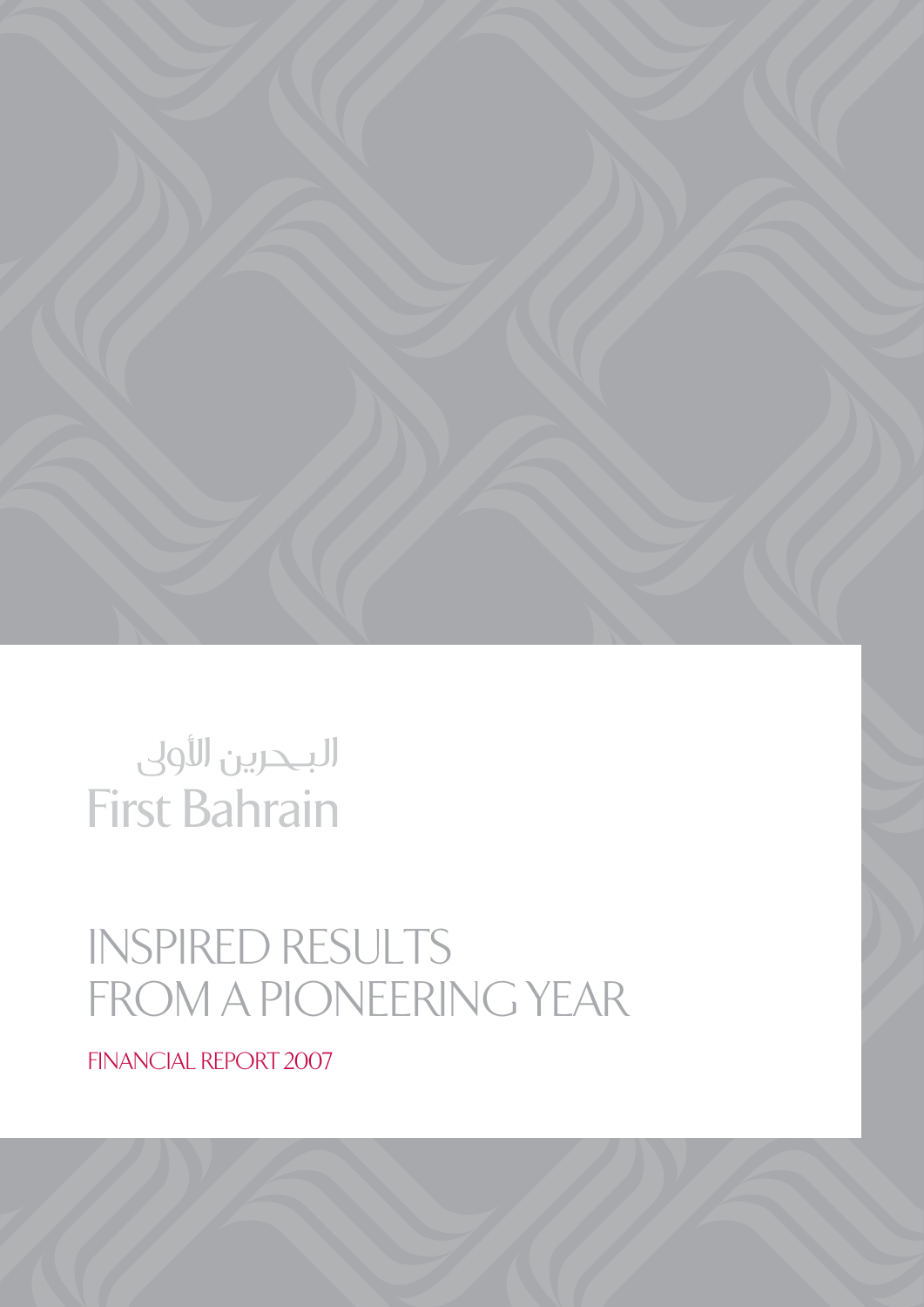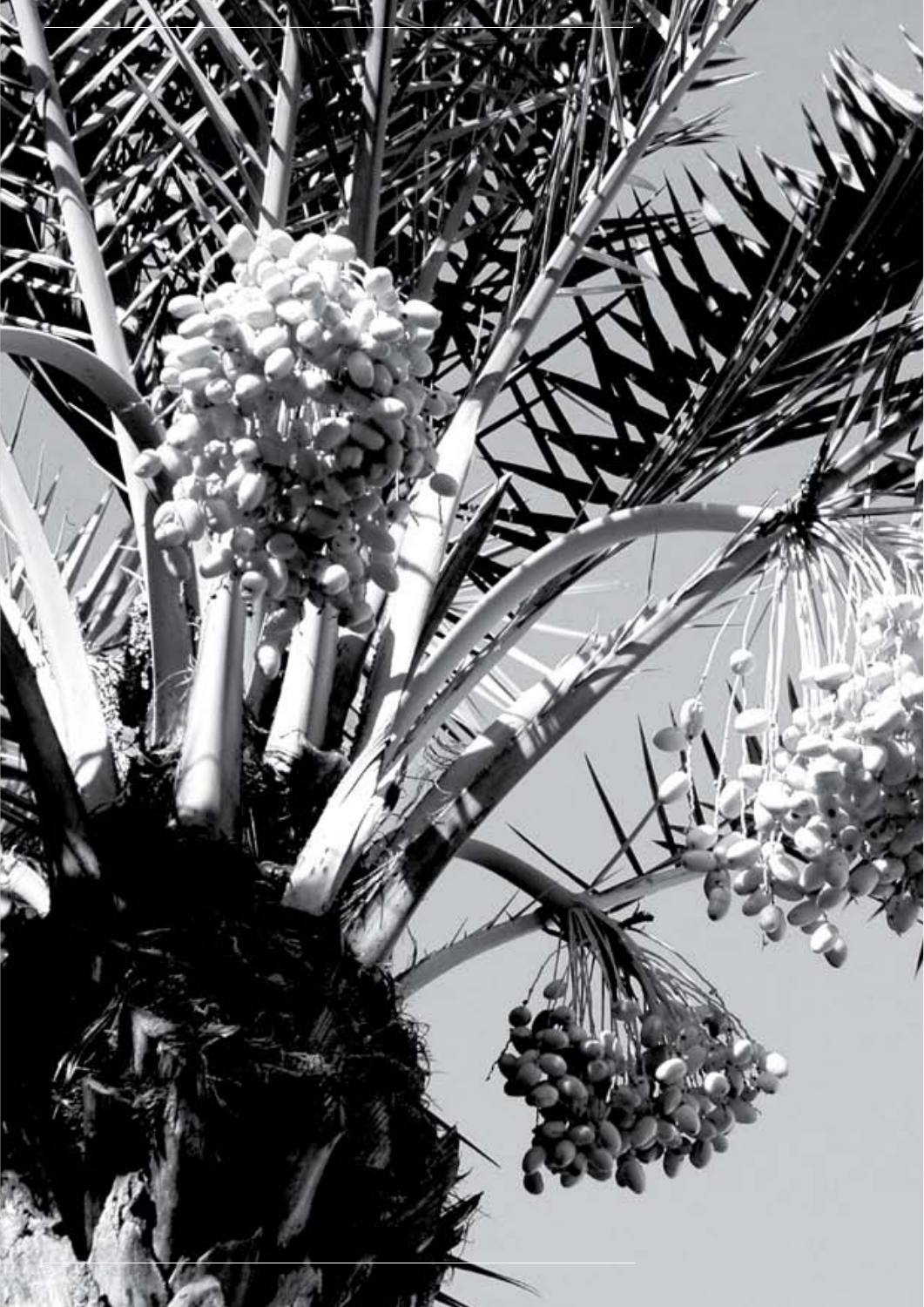# Inspired results from a pioneering year

**F200** 

1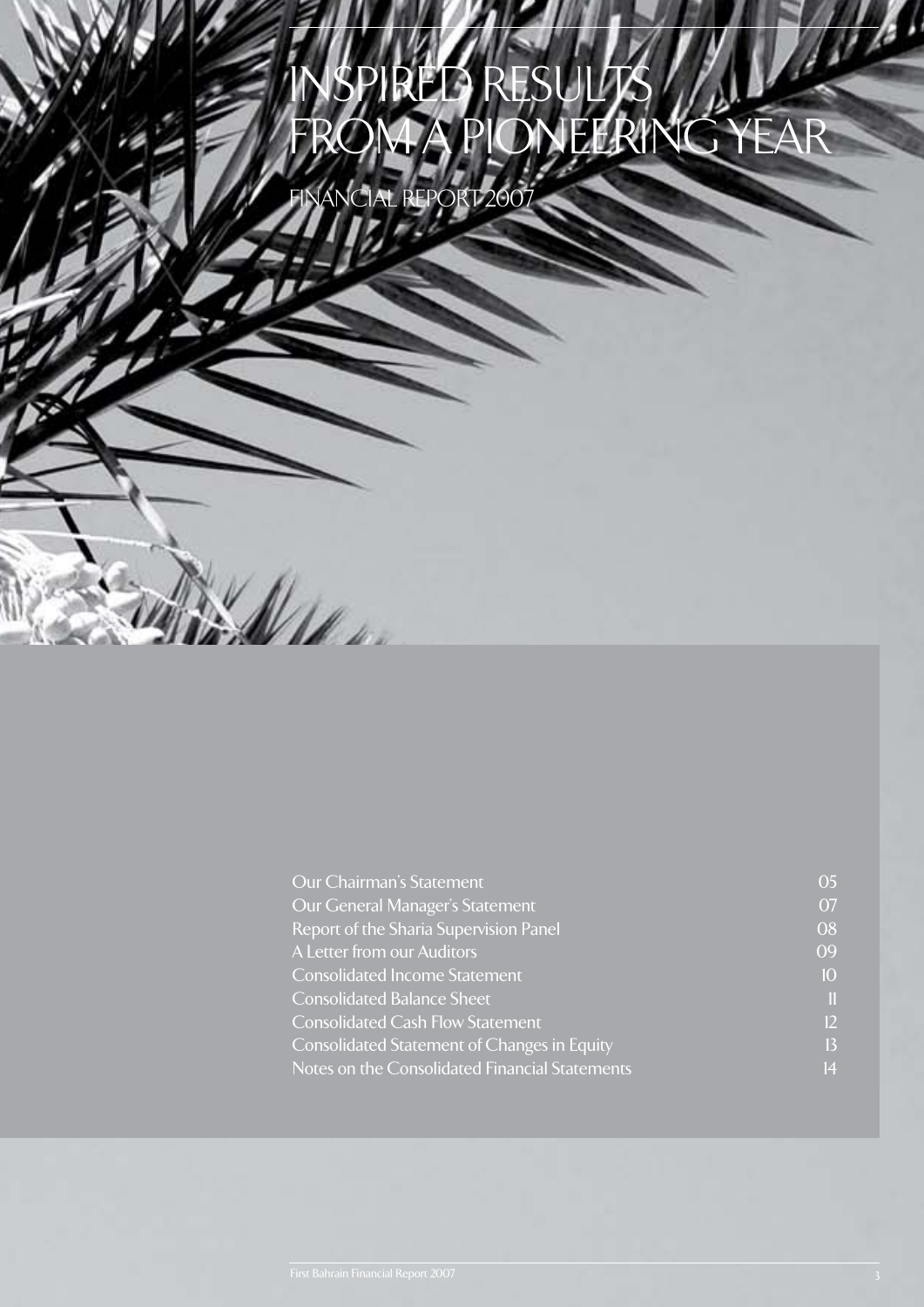Our successes can be ATTRIBUTED TO THE EFFORTS of our professional and dedicated management team and of all our **EMPLOYEES** 

**4 4 First Bahrain Financial Report 2007**

Ahmed AL Bahar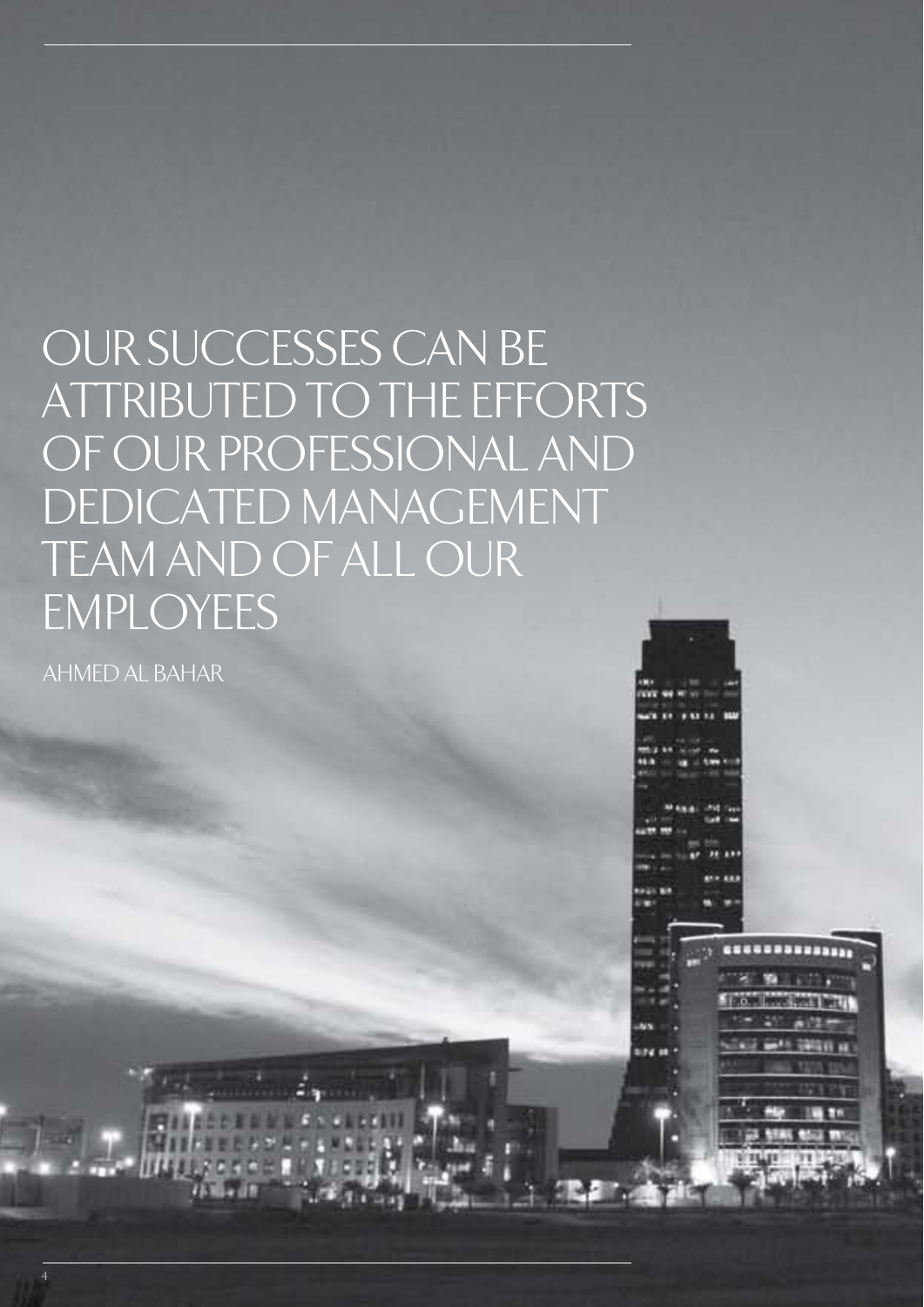# Moving forward with PIONEERING INVESTMENT

# OUR CHAIRMAN'S STATEMENT



**Ahmed Al Bahar**  Chairman

#### **Dear Shareholders**

On behalf of the Board of Directors and myself, I am pleased to present to you our annual report for the year ending December 3<sup>1st</sup> 2007 for your review. This past year was an eventful year for First Bahrain and our most productive and profitable one so far.

I am pleased to advise you that our organisation efforts over the past two years have been successful and have led us to become a more focused and dynamic business. This has been a key factor in our posting a net profit KD 4.85 million for 2007. Total revenue for the past year amounted to KD 5.5 million, representing a significant increase of 41% from KD 3.9 million in 2006. We were able to achieve a respectable increase in total assets, which reached KD 412 million in 2007, up more than 10% from KD 37 million in 2006, while Earnings per Share rose to 16.18 fils from 12.56 fils in the previous year. The book value reached 136 fils per share by the end of 2007 and the Return on Equity rose by 12.5% compared to 10.8% in 2006.

Based on the results of our financial performance, the Board of Directors recommends the payment of dividends to shareholders amounting to 10% in total; where 5% of this will be in the form of a cash dividend and the other 5% will be in the form of share dividend. We have strategically established two headquarters for First Bahrain, with the Kuwait City based headquarter focusing more on strategic business relationships and investor relations and the Manama based headquarter focusing more on the business development and operations aspects. With the appointment of a new General Manager in 2007, Mr. Amin Al Arrayed has brought a wealth of experience to the operation, as well as a strong goal oriented approach to our business. We are delighted that he has already established a proficient and dedicated team that have been driving results in a short period of time.

Our efforts are strategically designed to place us in a position to be eligible for public listing on the Kuwait Stock Exchange in 2009 subject to the continuation of favourable market conditions. We do not anticipate the sub-prime mortgage crisis that is adversely affecting many Western markets to have more than a nominal influence on the Middle Eastern economy. We expect the economy to maintain a buoyant if more volatile status in the coming year, aided by a continued higher oil price which is decisively feeding the liquidity of our markets. First Bahrain is indebted to both Kuwait and Bahrain for providing an environment full of opportunities and consequently it is our aim to ensure that the projects we undertake deliver a real value to the communities they are designed to service. We are delighted that our initiatives are helping to create employment opportunities for many new people.

We have established close relationships with strategic business partners, both in the region and internationally, who have been invaluable in helping us to pursue the different projects we have been working on. We will continue to develop such relationships with other industry experts to maintain the high level of quality and professionalism that has become the hallmark of our business dealings with our clients and partners. Increasingly we will be seeking out and exploiting new opportunities that will help us expand and develop our activities across the GCC region. I am confident that our strong foundations will enable us to develop our business even more rapidly in the coming year.

On behalf of the Board, I would like to pay tribute to The Amir of the State of Kuwait, His Highness Sheikh Sabah Al-Ahmed Al-Sabah, the Crown Prince of the State of Kuwait, His Highness Sheikh Nawaf Al-Ahmad Al-Jaber Al-Sabah, and the Prime Minister of the State of Kuwait, His Highness Sheikh Nasser Al-Mohammed Al-Ahmad Al-Sabah for their dedicated efforts to grow the future and prosperity of the State of Kuwait. Our successes are attributable to our professional and dedicated management team and all our employees and I wish to extend my gratitude to all of them for their unstinting efforts. Equally important to our success has been the strong faith and support we have received from our esteemed clients and business partners. On behalf of our Board, I wish to express my sincere appreciation to you, our valued shareholders, for your continuing support.

May Almighty God grant us all sustained success and prosperity.



**Ahmed Al Bahar**  Chairman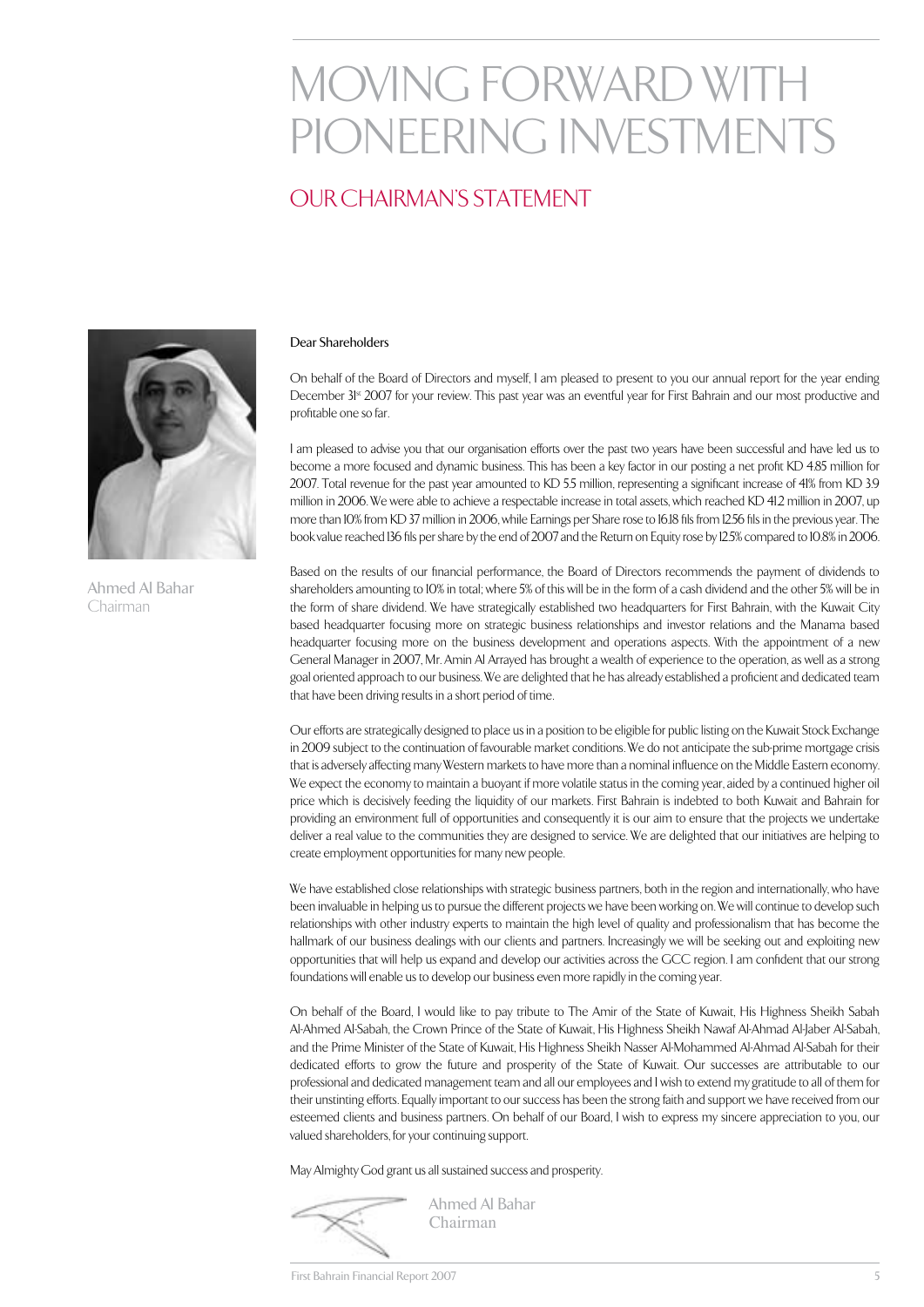The success of 2007 has paved the way for many AMBITIOUS PROJECTS, Including Our flagship USD 450 million Seef Project.

**6 6 First Bahrain Financial Report 2007**

Amin al Arrayed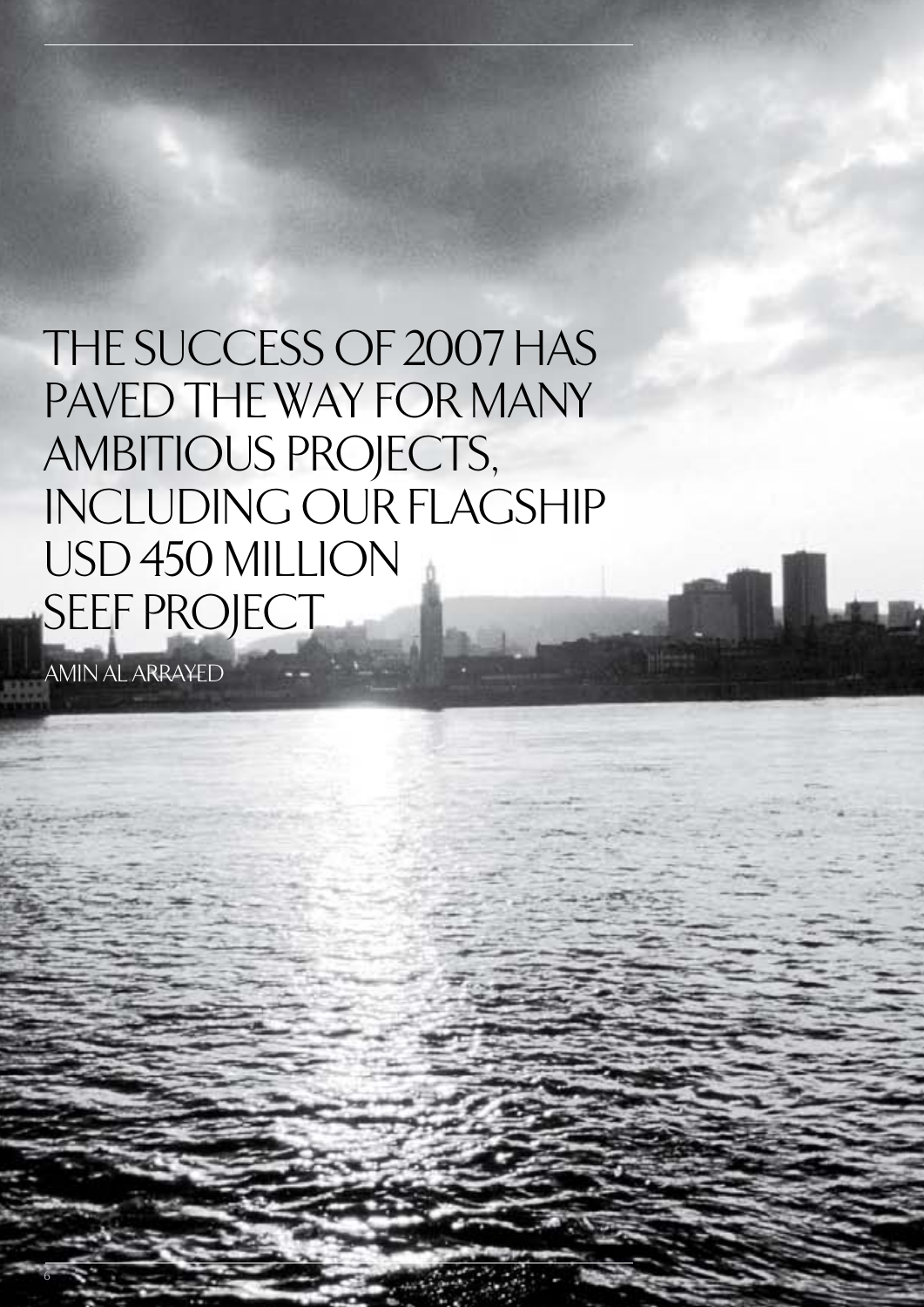# Building on an Inspirational year

# OUR GENERAL MANAGER'S STATEMENT



The last year has been one of great progress for First Bahrain, and I would firstly like to thank all my colleagues for their commitment and dedication, which has allowed us to progress with integrity to the strong position we hold today.

First Bahrain can safely be labeled as one of the region's fastest growing real estate firms, and we have laid solid foundations in 2007 which have yielded positive financial results, upon which we will build further successes in the months and years to come.

First Bahrain's strengths are bolstered by our strategic and collaborative relationships and commitment to the Sharia philosophy of financial management, together with our operational commitment to international best business practice. These combine to help drive the company's growth in year on year investment returns. Our investors are assured of a portfolio of Sharia compliant investment opportunities designed to deliver the best ethically sound and sustainable returns.

The company 3-year plan is on target, and we are confident about our future growth predictions based on current positioning within the market.

Our track record of achievement and success is underpinned by the commitment and dedication of our internationally qualified management team. Each member is highly skilled in their own field, with individual skills contributing to the cohesiveness of the team as a whole, from long-term investment strategies to project planning. This breadth of knowledge ensures professional involvement at every stage of project development.

The opening of two new offices in Bahrain and Kuwait are significant milestones in the growth of First Bahrain, particularly from an operational standpoint for execution of projects. They have also enabled us to maintain our solid investor base in both countries whilst an increasingly liberal economic environment is driving increased foreign direct investment in both countries.

The success of 2007 has paved the way for our projects. Our flagship USD 450 million Seef Project in the Kingdom of Bahrain will comprise office buildings, residences and a Sharia compliant five star hotel. In addition we received approval for a subdivision of the Seef plot which we subsequently sold netting a KD1.9 million profit.

Furthermore, in 2007 First Bahrain successfully acquired land for the Bahrain Investment Wharf a USD 22 million project comprising warehousing and logistics facility situated on 43,000 square meters in Muharraq, Bahrain.

First Bahrain prides itself on the strength of its partnerships and affiliations, and this year saw the appointment of a number of internationally renowned consultants providing input and direction in a number of key areas from branding to project design. We have invested heavily in collaborating with people who understand our business and will grow with us in the long term – lasting relationships are at the heart of First Bahrain's way of doing business. As a growing company we recognize our strength dependent on our partners, and the long-term relationships we have with them.

A key priority for 2008 is the expansion of our operations across the region, as set out in our corporate plan. The focus on developing both our commercial portfolio and our human capital over the past twelve months has afforded us a robust platform to achieve the broader goal of a listing on the Kuwait Stock Exchange (KSE).

I would like to thank all our staff, in both Bahrain and Kuwait for the commitment, drive and dynamism they have shown during the past year. My thanks not only go to our Board for their continued support, but also to our strong base of Middle East investors including Global Investment House, Wafra International Investments, Esterad Investment Co, Action Group Holdings and Al Manar Financing and Leasing.



**Amin Al Arrayed** General Manager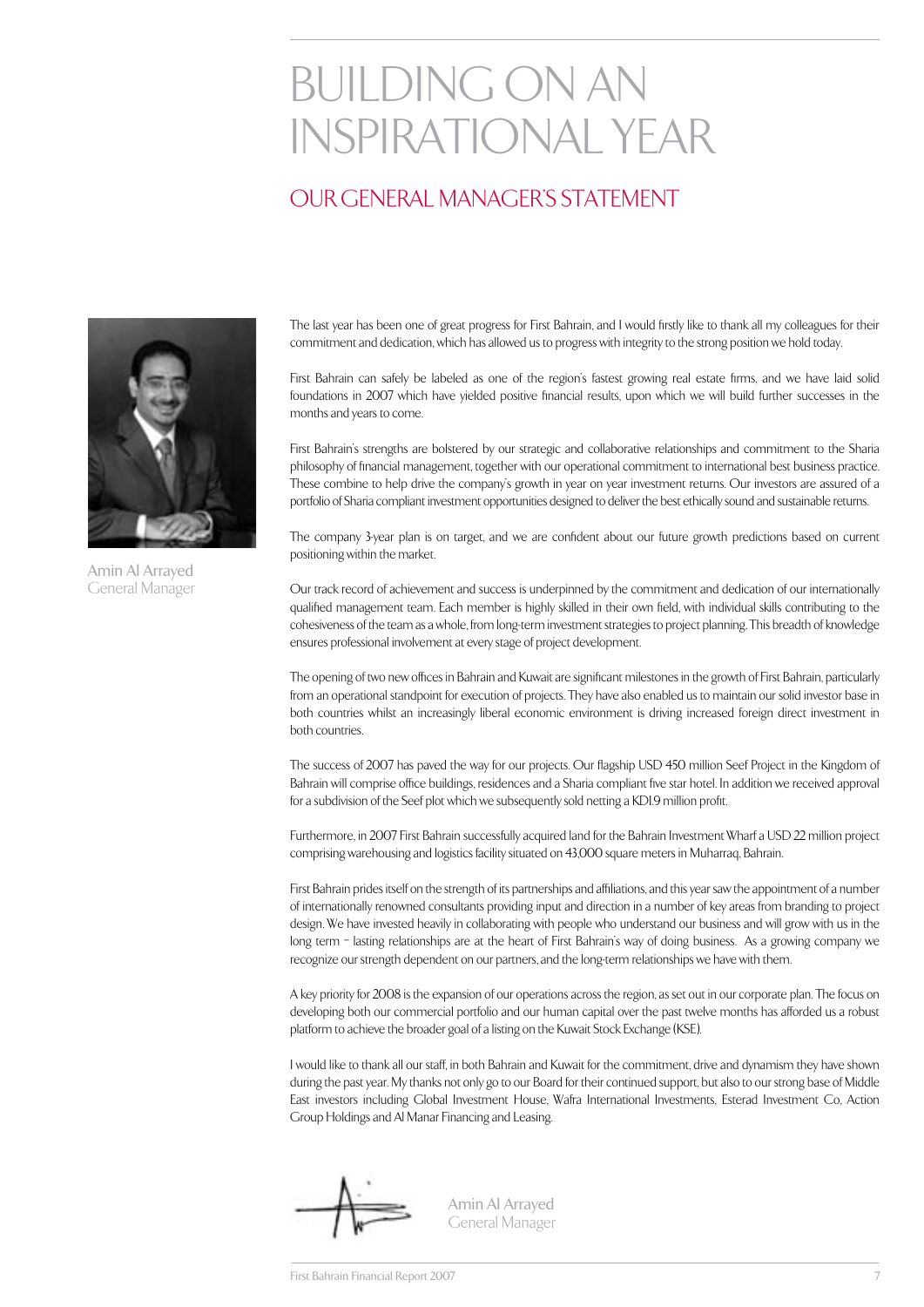# REPORT OF THE SHARIA SUPERVISION PANEL

# TO THE SHAREHOLDERS OF FIRST BAHRAIN REAL ESTATE DEVELOPMENT COMPANY

**In The Name Of Allah The Most Gracious The Most Merciful.**

Pursuant to the commitment contract concluded with us, we audited the contracts and transaction concluded by the company in order to give the opinion with regard to the extent of the compliance of the company with the provisions of the Islamic Sharia as set forth in the opinions, instructions and Sharia decisions issued by us during the period ended 31/12/2007 AD.

The company's management shall bear the liability of executing the contracts and transactions pursuant to the provisions of the Islamic Sharia as showed by us. Our liability is limited to giving an independent opinion about the extent of compliance of the company with the aforementioned based on our auditing.

We made our auditing pursuant to the standards of the controls issued by the Accounting and Review Authority for the Islamic financial institutions requiring the planning and execution of the auditing and review procedures in order to obtain all the information, explanations and confirmations we consider necessary to provide us with evidence sufficient to give us a reasonable affirmation that the company is complying with the provisions of the Islamic Sharia as showed by us.

We made our auditing on basis of the examination of each and every type of the contracts and transactions executed during the period and we think that the auditing we made constitute an appropriate basis to give our opinion. In our opinion, in the light of the clarifications and conformations we obtained:

- The contract s and transactions concluded by the company during the financial year ended 31/12/2007 do not violate the provisions of the Islamic Sharia.
- The company is not commissioned to pay the alms. The shareholders shall bear the liability of paying the Zakah.

Sharia Supervision Panel:

 $\sigma$ 

**Dr. Abdul Razzak Khalifah Al-Shayiji Abbr. Mohammed Al-Jaser Dr. Abdul Bari Mashaal** President of the Panel **Member** Member **Executive member** Executive member

Date: 09/03/1429 AH Corresponding to: 17/03/2008 AD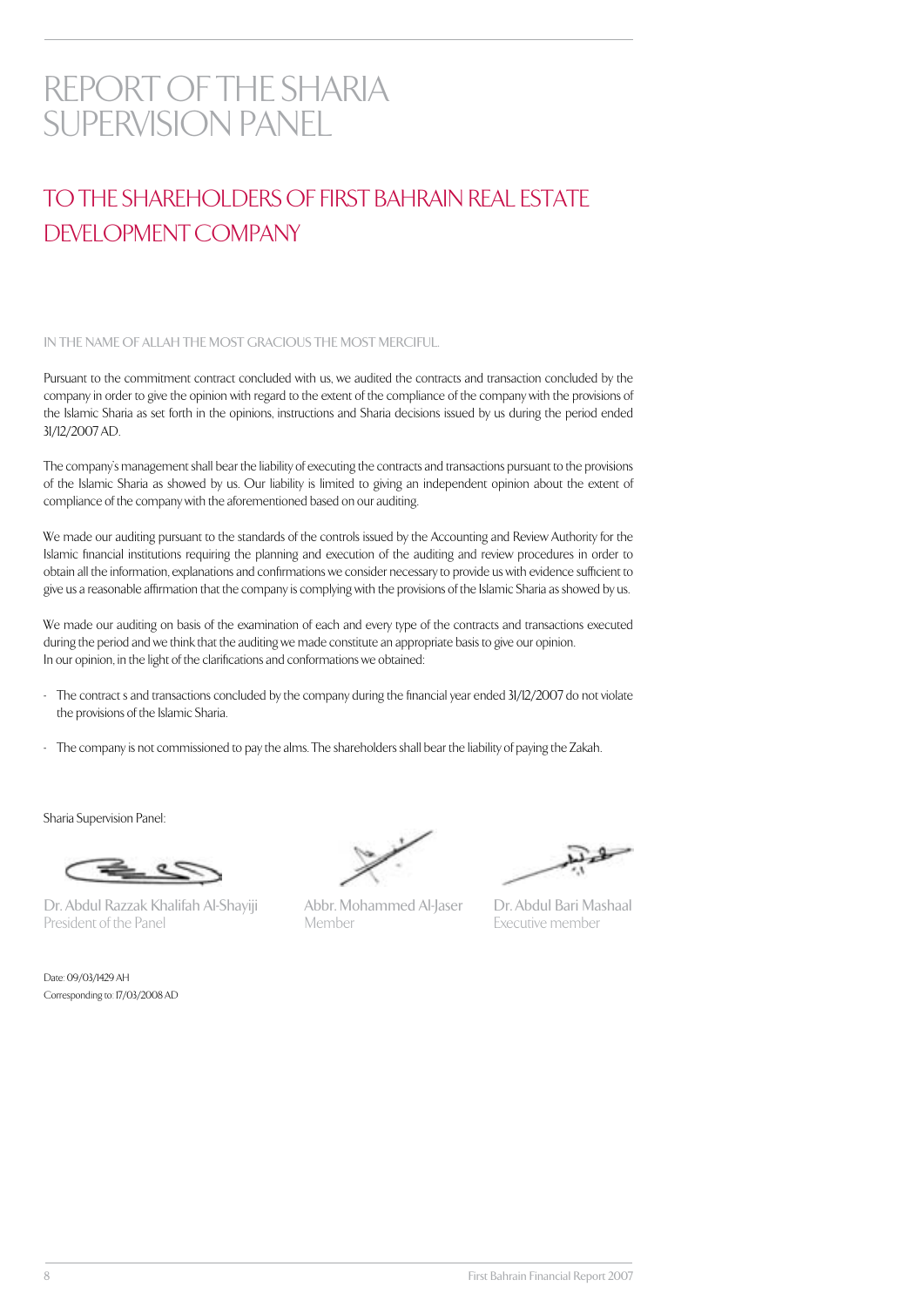# A letter from our Auditors

# INDEPENDENT AUDITORS' REPORT TO THE SHAREHOLDERS' of FIRST BAHRAIN REAL ESTATE DEVELOPMENT COMPANY K.S.C. (CLOSED)

We have audited the accompanying consolidated financial statements of First Bahrain Real Estate Development Company K.S.C. (Closed) ("the parent company") and its subsidiary (together, "the group"), which comprise the consolidated balance sheet as at 31 December 2007 and the consolidated income statement, consolidated cash flow statement and consolidated statement of changes in equity for the year then ended, and a summary of significant accounting policies and other explanatory notes.

#### **Directors' Responsibility for the Financial Statements**

Directors of the parent company are responsible for the preparation and fair presentation of these consolidated financial statements in accordance with International Financial Reporting Standards. This responsibility includes: designing, implementing and maintaining internal control relevant to the preparation and fair presentation of consolidated financial statements that are free from material misstatement, whether due to fraud or error; selecting and applying appropriate accounting policies; and making accounting estimates that are reasonable in the circumstances.

#### **Auditors' Responsibility**

Our responsibility is to express an opinion on these consolidated financial statements based on our audit. We conducted our audit in accordance with International Standards on Auditing. Those standards require that we comply with ethical requirements and plan and perform the audit to obtain reasonable assurance whether the consolidated financial statements are free from material misstatement.

An audit involves performing procedures to obtain audit evidence about the amounts and disclosures in the consolidated financial statements. The procedures selected depend on the auditor's judgement, including the assessment of the risks of material misstatement of the consolidated financial statements, whether due to fraud or error. In making those risk assessments, the auditor considers internal control relevant to the entity's preparation and fair presentation of the consolidated financial statements in order to design audit procedures that are appropriate for the circumstances, but not for the purpose of expressing an opinion on the effectiveness of the entity's internal control. An audit also includes evaluating the appropriateness of accounting policies used and the reasonableness of accounting estimates made by the group's management, as well as evaluating the overall presentation of the consolidated financial statements.

We believe that the audit evidence we have obtained is sufficient and appropriate to provide a basis for our audit opinion.

#### **Opinion**

In our opinion, the consolidated financial statements present fairly, in all material respects, the financial position of the group as of 31 December 2007, and its financial performance and its cash flows for the year then ended in accordance with International Financial Reporting Standards.

#### **Report on Other Legal and Regulatory Requirements**

Furthermore, in our opinion proper books of account have been kept by the parent company and the consolidated financial statements, together with the contents of the report of the board of directors relating to these consolidated financial statements, are in accordance therewith. We further report that we obtained all the information and explanations that we required for the purpose of our audit and that the consolidated financial statements incorporate all information that is required by the Commercial Companies Law of 1960, as amended, and by the parent company's articles of association, that an inventory was duly carried out and that, to the best of our knowledge and belief, no violations of the Commercial Companies Law of 1960, as amended, nor of the articles of association have occurred during the year ended 31 December 2007 that might have had a material effect on the business of the parent company or on its financial position.

**Waleed A. Al Osaimi** Licence No. 68 A Of Ernst & Young, Kuwait, 2008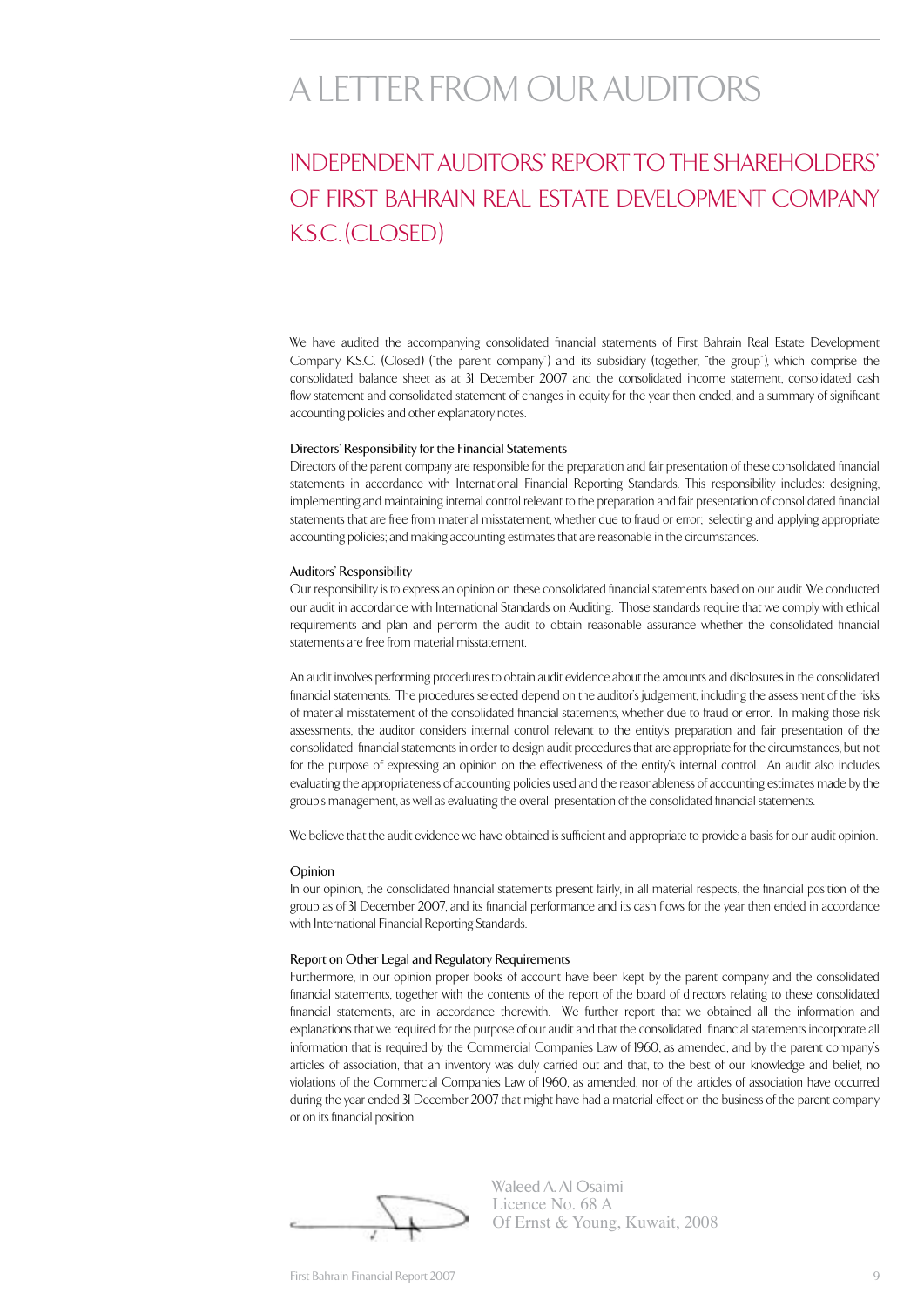# Consolidated Income Statement Year ended 31 december 2007

|                                                                                                       | <b>Notes</b>            | 2007<br>KD | 2006<br>KD   |
|-------------------------------------------------------------------------------------------------------|-------------------------|------------|--------------|
|                                                                                                       |                         |            |              |
| Realised gain from sale of investment property                                                        | 3                       | 1.912.258  |              |
| Unrealised gain from remeasurement of investment property at fair value                               | $\overline{\mathbf{3}}$ | 1.077.979  | 2.995.987    |
| Realised gain from sale of investments carried at fair value through income                           |                         |            |              |
| statement                                                                                             |                         | 361.191    | 6.506        |
| Unrealised gain (loss) from investments carried at fair value through income                          |                         |            |              |
| statement                                                                                             |                         | 1.269.034  | (221,051)    |
| Dividend income                                                                                       |                         | 101384     | 25.150       |
| Murabaha income                                                                                       |                         | 12.282     | 130.238      |
| Wakala income                                                                                         |                         | 766.718    | 991.467      |
| Other income                                                                                          |                         | 12.259     |              |
| Staff cost                                                                                            |                         | (315.289)  | (41, 422)    |
| Rent                                                                                                  |                         | (53.447)   | (6,000)      |
| Marketing expenses                                                                                    |                         | (32.050)   |              |
| Other expenses                                                                                        |                         | (135, 493) | (24,808)     |
| PROFIT BEFORE CONTRIBUTION TO KUWAIT FOUNDATION<br>FOR THE ADVANCEMENT OF SCIENCES (KFAS), DIRECTORS' |                         |            |              |
| REMUNERATION AND ZAKAT                                                                                |                         | 4.976.826  | 3.856.067    |
| Contribution to KFAS                                                                                  |                         | (44,791)   | (34,705)     |
| Directors' remuneration                                                                               |                         | (75.000)   | (54,500)     |
| Zakat                                                                                                 |                         | (3,041)    |              |
| PROFIT FOR THE YEAR                                                                                   |                         | 4.853.994  | 3,766,862    |
| <b>BASIC AND DILUTED EARNINGS PER SHARE</b>                                                           | $\overline{4}$          | 16.18 fils | $12.56$ fils |
|                                                                                                       |                         |            |              |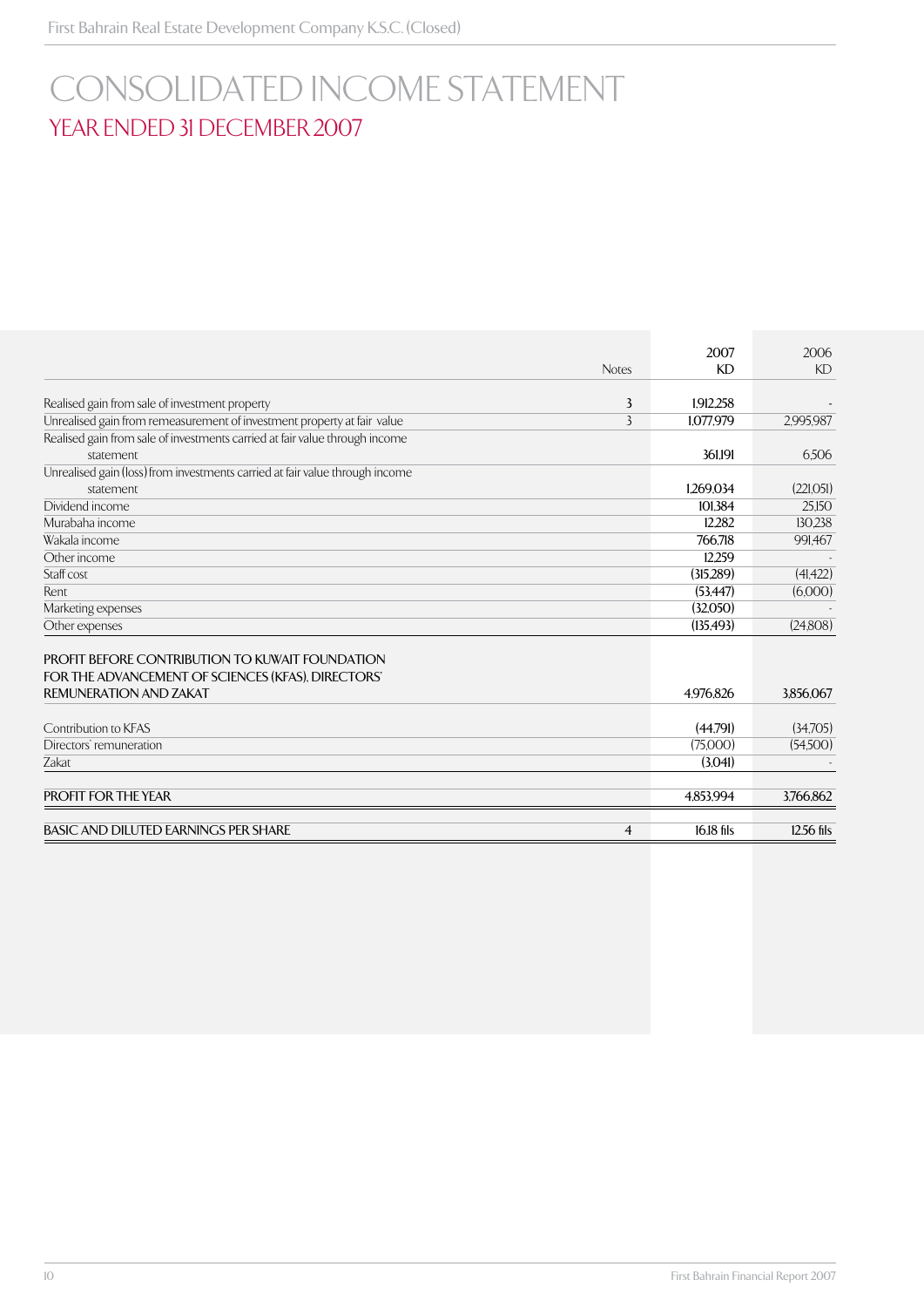# Consolidated Balance sheet AT 31 DECEMBER 2007

|                                                                 | 2007       | 2006       |
|-----------------------------------------------------------------|------------|------------|
| <b>Notes</b>                                                    | <b>KD</b>  | KD         |
| Non current assets                                              |            |            |
| 5<br>Prepaid lease rentals                                      | 1,451,637  |            |
| 6<br>Property under development                                 | 16,341,502 | 3,177,594  |
| $\overline{3}$<br>Investment property                           |            | 14,098,061 |
| Furniture and equipment                                         | 200,643    | 1200       |
|                                                                 | 17.993.782 | 17,276,855 |
| <b>Current assets</b>                                           |            |            |
| Prepaid lease rentals<br>5                                      | 30,615     |            |
| 7<br>Investments carried at fair value through income statement | 7,467,891  | 6,275,278  |
| $8\,$<br>Murabaha receivables                                   | 1,392,225  |            |
| Wakala receivables<br>9                                         | 10,671,761 | 11,053,507 |
| 10<br>Accounts receivables                                      | 2,795,484  | 70,380     |
| Bank balances and cash<br>11                                    | 850,197    | 2,391,185  |
|                                                                 | 23,208,173 | 19,790,350 |
| <b>TOTAL ASSETS</b>                                             | 41,201,955 | 37,067,205 |
| EQUITY AND LIABILITIES                                          |            |            |
| Equity                                                          |            |            |
| Share capital<br>12                                             | 30,000,000 | 30,000,000 |
| 13<br>Statutory reserve                                         | 1,187,225  | 689,542    |
| Retained earning                                                | 10,409,128 | 6,052,817  |
| Foreign currency translation reserve                            | (832,102)  | 30,592     |
|                                                                 | 40,764,251 | 36,772,951 |
| <b>Current liabilities</b>                                      |            |            |
| Accounts payable and accruals                                   | 437,704    | 294,254    |
| <b>Total liabilities</b>                                        | 437,704    | 294,254    |
| <b>TOTAL EQUITY AND LIABILITIES</b>                             | 41,201,955 | 37.067.205 |



**Ahmed Al Bahar**  Chairman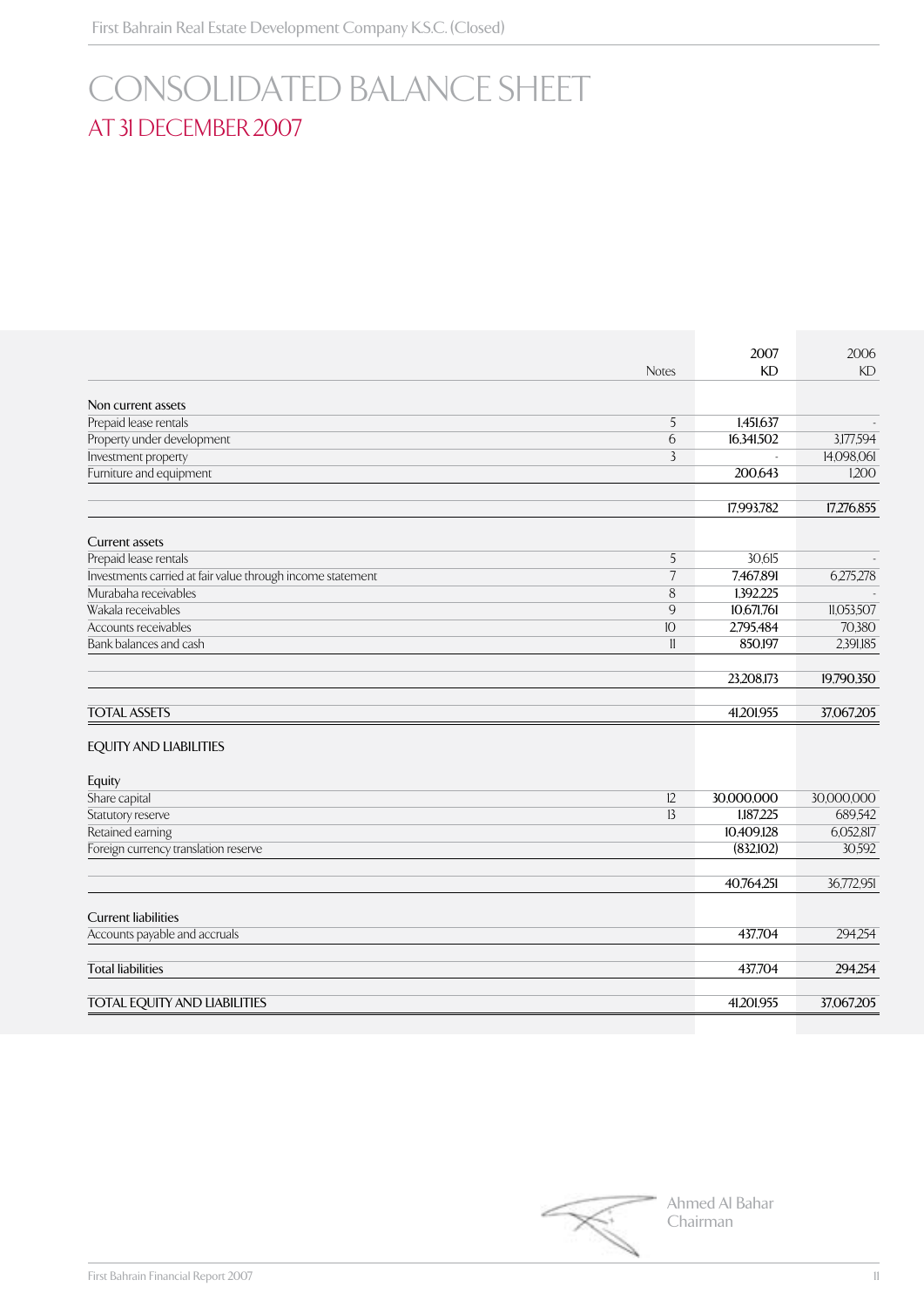# CONSOLIDATED CASH FLOW STATEMENT Year ended 31 december 2007

|                                                                                        | 2007        | 2006        |
|----------------------------------------------------------------------------------------|-------------|-------------|
| Note                                                                                   | <b>KD</b>   | KD          |
| <b>OPERATING ACTIVITIES</b>                                                            |             |             |
|                                                                                        |             |             |
| Profit for the year                                                                    | 4.853.994   | 3.766.862   |
| Adjustment for:                                                                        |             |             |
| Realised gain on sale of investment property                                           | (1,912,258) |             |
| Unrealised gain from remeasurement of investment property at fair value                | (1,077,979) | (2.995.987) |
| Unrealised (gain) loss from investments carried at fair value through income statement | (1,269,034) | 221.051     |
| Depreciation                                                                           | 9,986       |             |
|                                                                                        | 604,709     | 991,926     |
| Working capital changes:                                                               |             |             |
| Investments carried at fair value through income statement                             | 76.421      | (6,021,898) |
| Wakala receivables                                                                     | 2,984,893   | (1,053,507) |
| Accounts receivable                                                                    | (25.067)    | (70,380)    |
| Accounts payable and accruals                                                          | 143.450     | 73,177      |
| Net cash from (used in) operating activities                                           | 3.784.406   | (6,080,682) |
| <b>INVESTING ACTIVITIES</b>                                                            |             |             |
| Acquisition of leasehold rights                                                        | (1,489,906) |             |
| Addition to property under development                                                 | (264, 425)  | (321,174)   |
| Proceeds from sale of investment property                                              | 734.920     |             |
| Purchase of furniture and equipment                                                    | (209, 429)  | (1200)      |
| Net cash used in investing activities                                                  | (1.228.840) | (322,374)   |
| INCREASE (DECREASE) IN CASH AND CASH EQUIVALENTS                                       | 2.555.566   | (6,403,056) |
| Net foreign exchange difference                                                        | (101,182)   | 30.592      |
| Cash and cash equivalents at the beginning of the year                                 | 2.391.185   | 8.763.649   |
| CASH AND CASH EQUIVALENTS AT THE END OF THE YEAR<br>11                                 | 4.845.569   | 2.391.185   |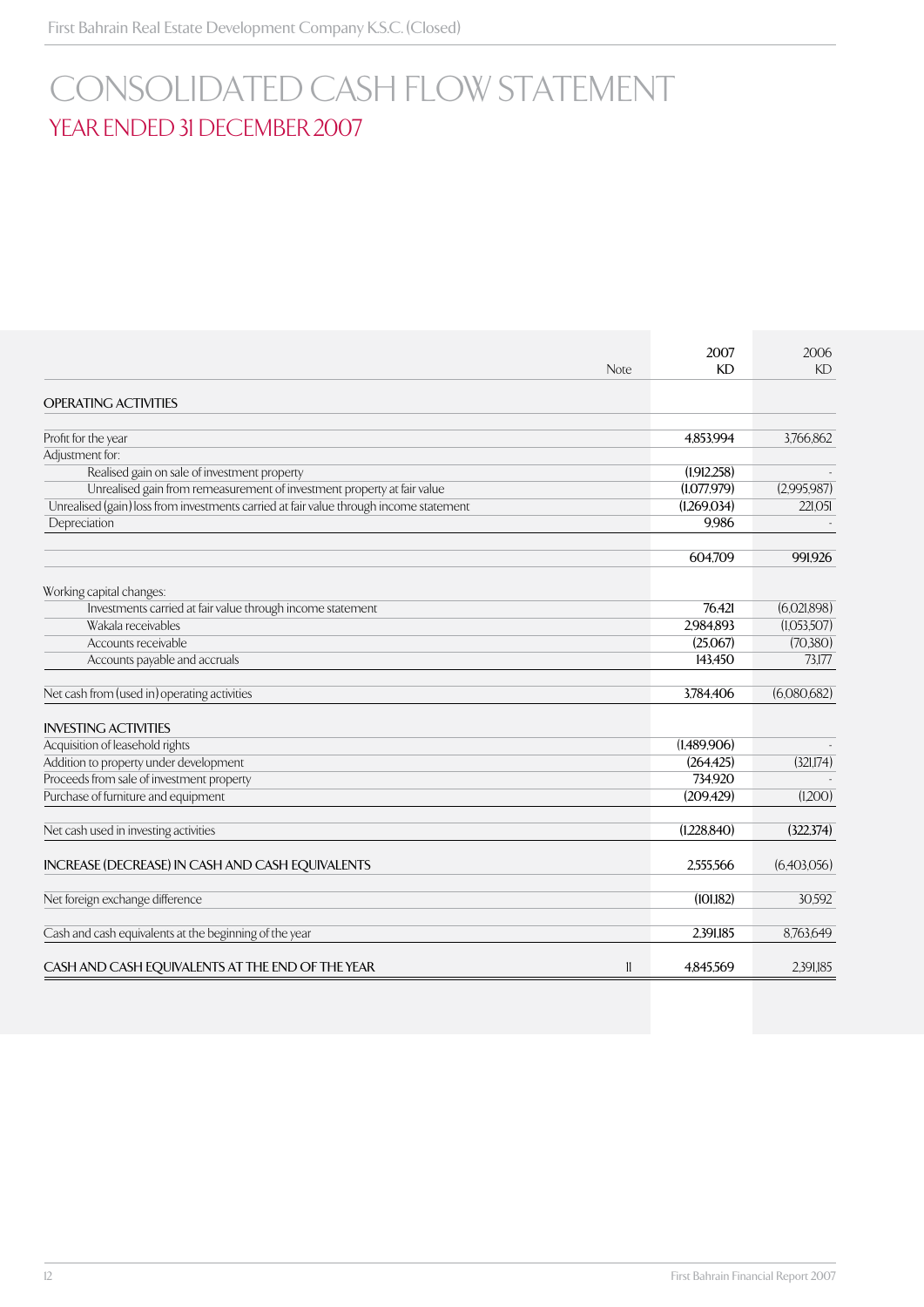# CONSOLIDATED STATEMENT OF CHANGES IN EQUITY YEAR ENDED 31 DECEMBER 2007

|                                       |                          |                          |            | Foreign<br>currency |            |
|---------------------------------------|--------------------------|--------------------------|------------|---------------------|------------|
|                                       | Share                    | Statutory                | Retained   | translation         |            |
|                                       | capital                  | reserve                  | earnings   | reserve             | Total      |
|                                       | KD                       | KD                       | KD         | KD                  | <b>KD</b>  |
|                                       |                          |                          |            |                     |            |
| Balance at 31 December 2005           | 30.000.000               | 303.935                  | 2,671,562  |                     | 32,975,497 |
| Profit for the year                   |                          |                          | 3.766.862  |                     | 3.766.862  |
| Transfer to reserve                   |                          | 385.607                  | (385,607)  |                     |            |
| Foreign currency translation movement | ٠.                       | $\overline{\phantom{a}}$ |            | 30.592              | 30,592     |
|                                       |                          |                          |            |                     |            |
| Balance at 31 December 2006           | 30.000.000               | 689.542                  | 6,052,817  | 30.592              | 36,772,951 |
| Profit for the year                   | $\overline{\phantom{a}}$ |                          | 4,853,994  |                     | 4,853,994  |
| Transfer to reserve                   |                          | 497.683                  | (497.683)  |                     |            |
| Foreign currency translation movement | $\overline{\phantom{a}}$ |                          |            | (862.694)           | (862, 694) |
|                                       |                          |                          |            |                     |            |
| Balance at 31 December 2007           | 30.000.000               | 1,187,225                | 10,409,128 | (832,102)           | 40.764.251 |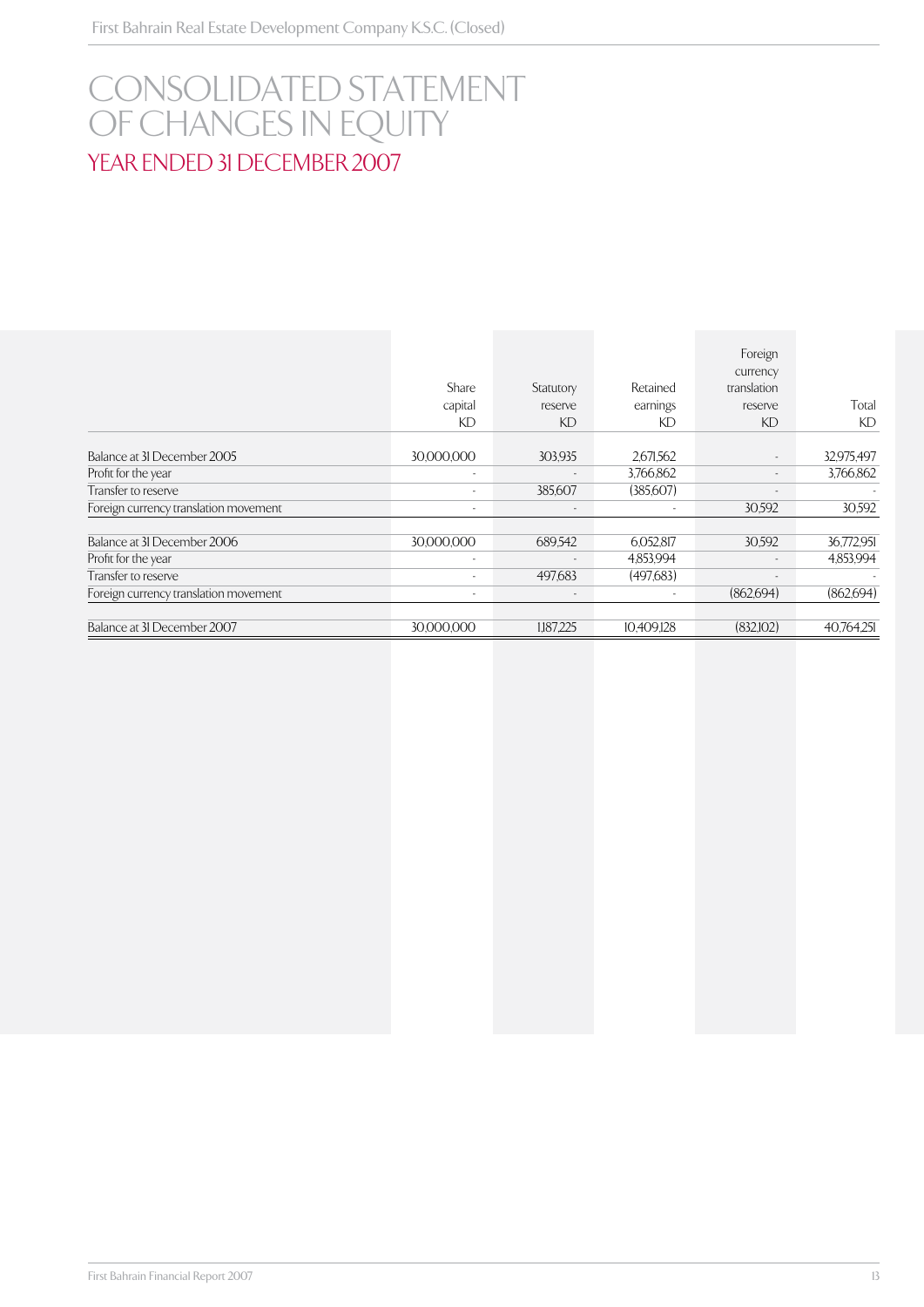# NOTES TO THE CONSOLIDATED FINANCIAL STATEMENTS AT 31 DECEMBER 2007

### 01 ACTIVITIES

First Bahrain Real Estate Development Company K.S.C. (Closed) ("the parent company") and subsidiary (together, the "group") was incorporated in Kuwait on 5 October 2004 as K.S.C. (Holding) and was registered as a K.S.C. (Closed) company on 9 May 2005 under the commercial companies law No. 15 of 1960 as amended. Its registered office is at Souk Al Safat, Abdulla Al Mubarak Street, Kuwait. The objects of its incorporation are:

- Trading, management and development of properties inside and outside Kuwait.
- Owning, buying and selling of stocks and bonds of real estate companies inside and outside Kuwait.
- Performing maintenance of properties, including mechanical, electro-mechanical, air conditioning activities.
- Performing real estate advisory services, feasibility studies and real estate appraisals.
- Managing, operating and leasing hotels, clubs, residential buildings, touristic and health care resorts and providing support services.

The parent company's subsidiary is "First Kuwait Al Seef Real Estate Development Co. W.L.L."(FKAS), a company incorporated in the Kingdom of Bahrain and engaged in the management and development of properties. The parent company held 100% effective interest in FKAS as at 31 December 2007 (2006: 100%).

These consolidated financial statements for the year ended 31 December 2007 were authorised for issue in accordance with a resolution of the directors on 5 March 2008.

# 02 SIGNIFICANT ACCOUNTING POLICIES

#### **Basis of preparation**

The consolidated financial statements are prepared under the historical cost convention as modified for the revaluation at fair value of investments carried at fair value through income statement and investment property.

The consolidated financial statements have been presented in Kuwaiti Dinars.

#### **Statement of compliance**

The consolidated financial statements of the group have been prepared in accordance with International Financial Reporting Standards (IFRS) and applicable requirements of Ministerial Order No. 18 of 1990.

#### **Changes in accounting policies**

The accounting policies used in the preparation of these consolidated financial statements are consistent with those used in previous year except that the group has adopted IFRS 7 Financial Instruments: Disclosures and amendment to International Accounting Standard (IAS) 1 – Capital disclosures. As a result the additional disclosures are made that will enable users to evaluate:

- a) The significance of financial instruments for the group's financial position and performance;
- b) The nature and extent of risks arising from financial instruments to which the group is exposed during the period and at the reporting date, and how the group manages those risks; and
- 
- c) The group's objectives, policies and processes for managing capital.

#### **International Accounting Standards Board (IASB) Standards and International Financial Reporting Interpretations Committee Interpretation (IFRIC) Interpretations issued but not yet adopted.**

The following IASB Standards and Interpretations have been issued but are not yet mandatory, and have not yet been adopted by the group:

#### **IFRS 8 Operating Segments**

IFRS 8 Operating Segments was issued by the IASB in November 2006, becoming effective for periods commencing on or after 1 January 2009. The new standard may require changes in the way the group discloses information about its operating segments.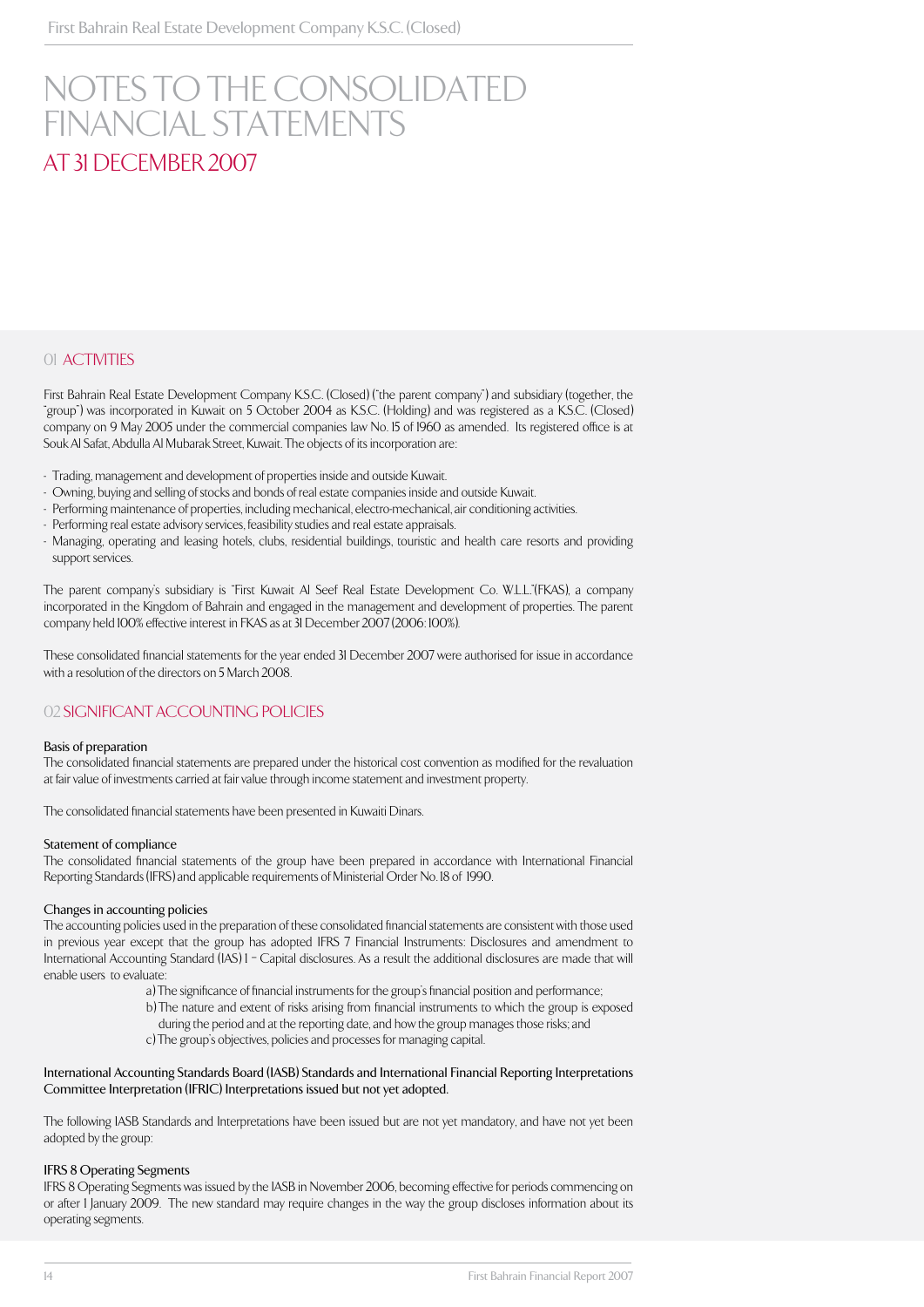# NOTES TO THE CONSOLIDATEI FINANCIAL STATEMENTS AT 31 DECEMBER 2007

### 02 SIGNIFICANT ACCOUNTING POLICIES (CONTINUED)

#### **IAS 1 Presentation of Financial Statements**

The group has not adopted the revised IAS 1 Presentation of Financial Statements which will be effective for the year ending 31 December 2009. The application of this standard will result in amendments to the presentation of the consolidated financial statements.

#### **IAS 23 (Revised 2007): Borrowing costs**

The IFRS is required to be applied for accounting period beginning from 1 January 2009. The application of this standard will result in capitalising borrowing costs incurred on qualifying assets and will have an impact on the consolidated financial statements in the event that the group does enter into any borrowing for its assets. At present, there are no borrowings in the group.

#### **Basis of consolidation**

These consolidated financial statements include the financial statements of the parent company and its subsidiary. Subsidiaries are those enterprises controlled by the parent company. Control exists when the parent company has the power, directly or indirectly, to govern the financial and operating policies of an enterprise so as to obtain benefits from its activities. The financial statements of subsidiaries are included in the consolidated financial statements from the date that control effectively commences until the date such control effectively ceases.

The financial statements of subsidiaries are consolidated on a line-by-line basis by adding together like items of assets, liabilities, income and expenses. All intra-group balances, transactions, income and expenses and profits and losses arising from intra-group transactions that are recognised in assets, are eliminated in full. Consolidated financial statements are prepared using uniform accounting policies for like transactions and other events in similar circumstances.

#### **Revenue recognition**

Murabaha and Wakala income are recognised on a time proportion basis.

Dividend income is recognised when the right to receive the dividend is established.

#### **Leases**

Leases where the lessor retains substantially all the risks and benefits of ownership of the assets are classified as operating leases. Operating lease prepayment is recognised in the consolidated income statement on a straight-line basis over the lease term.

#### **Property under development**

Property acquired, constructed or in the course of construction for sale is classified as property under development. The cost of property under development includes the cost of land and other related expenditure, including amortisation of prepaid lease rentals, which are capitalized as and when activities that are necessary to get the property ready for sale are in progress.

#### **Investment property**

Investment property is initially recorded at cost being its purchase price and any directly attributable acquisition costs. After initial recognition, investment property is remeasured at fair value.

Gain or loss arising either from sale or a change in the fair value of investment property is recognised in the consolidated income statement.

The carrying amounts are reviewed at each balance sheet date by reference to their fair value to assess whether property recorded in excess of its recoverable amount.

Properties are transferred from investment property to property under development when, and only when, there is a change in use, evidenced by commencement of development with a view to sale. Such transfers are made at the carrying value of the property at the date of transfer.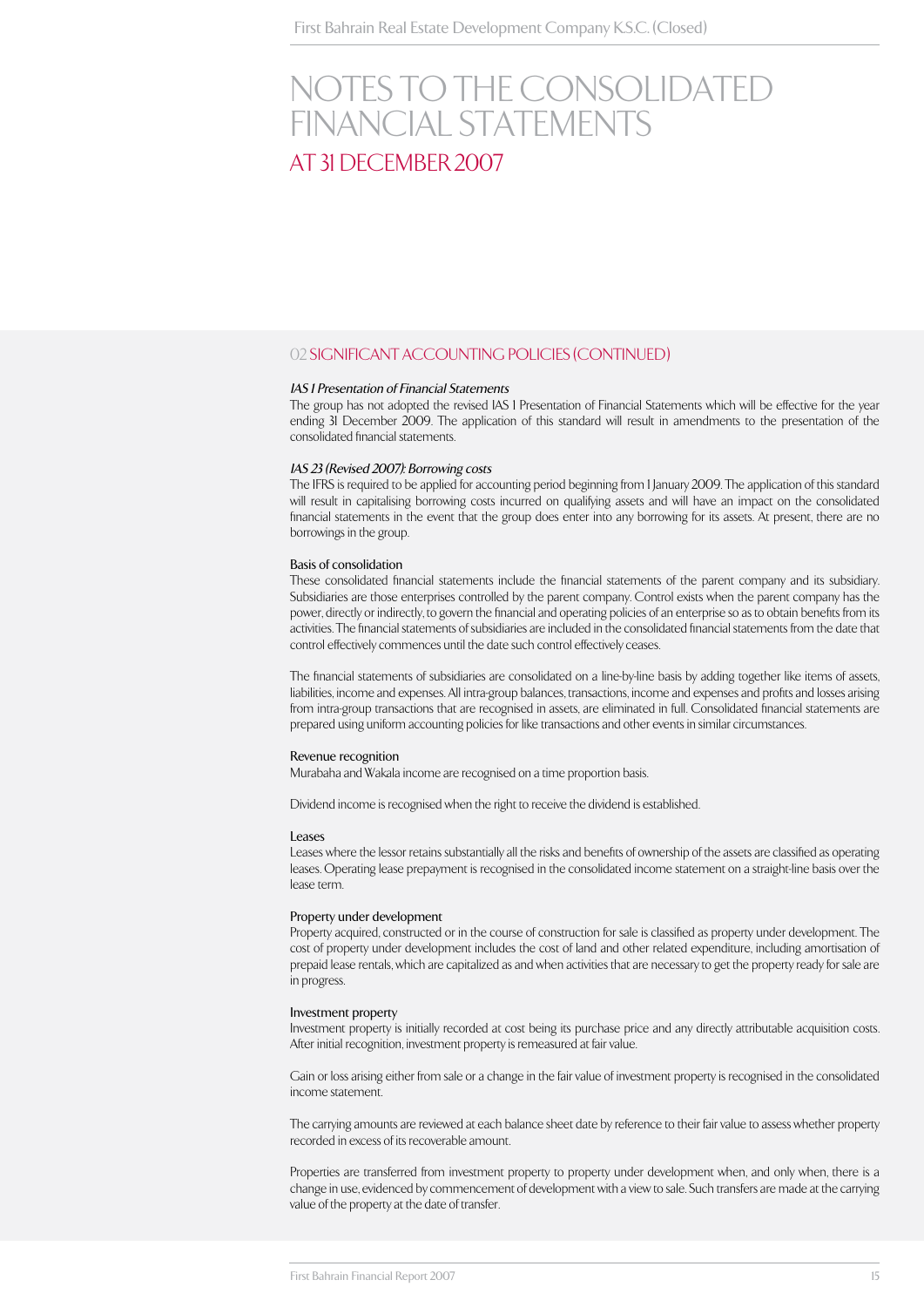### 02 SIGNIFICANT ACCOUNTING POLICIES (CONTINUED)

#### **Investments carried at fair value through income statement**

Investments classified as "Investments carried at fair value through income statement" are initially recognised at fair value. After initial recognition, investments are remeasured at fair value with all changes in fair value being recorded in the consolidated income statement.

#### **Murabaha receivables**

Murabaha is an Islamic transaction involving the group's purchase and immediate sale of an asset at cost plus an agreed profit. The amount due is settled on a deferred payment basis. Murabaha receivables are stated at cost less provision for impairment, if any.

### **Wakala receivables**

Wakala receivables are financial assets originated by the group. These are stated at cost less provision for impairment, if any.

Wakala receivables comprise amounts invested with financial institution for the onward deals by this institution in various Islamic investment products.

### **Accounts receivable**

Accounts receivable are stated at original invoice amount less a provision for any uncollectible amounts. An estimate for doubtful debts is made when collection of the full amount is no longer probable. Bad debts are written off when there is no possibility of recovery.

#### **Cash and cash equivalents**

For the purpose of the cash flow statement, cash and cash equivalents consist of cash in hand, bank balances and Murabaha and Wakala receivables having an original maturity date of three months or less.

#### **Accounts payable and accruals**

Liabilities are recognised for amounts to be paid in the future for goods or services received, whether billed by the supplier or not.

#### **Foreign currencies**

Transactions in foreign currencies are recorded at the rate ruling at the date of the transaction. Monetary assets and liabilities denominated in foreign currencies are retranslated at the rate of exchange ruling at the balance sheet date. All differences are taken to the consolidated income statement.

The parent company's investment in foreign subsidiary is translated into Kuwaiti Dinars at the rate of exchange ruling at the balance sheet date. All foreign exchange translation adjustments are taken to the foreign exchange translation reserve until disposal at which time they are recognised in the consolidated income statement.

#### **Fair value**

For investments traded in an active market, fair value is determined by reference to quoted market bid prices.

For investment properties, fair value is determined on the basis of a valuation undertaken by an independent valuer who holds a recognised and relevant professional qualification and who has recent experience in the location and category of the property being valued.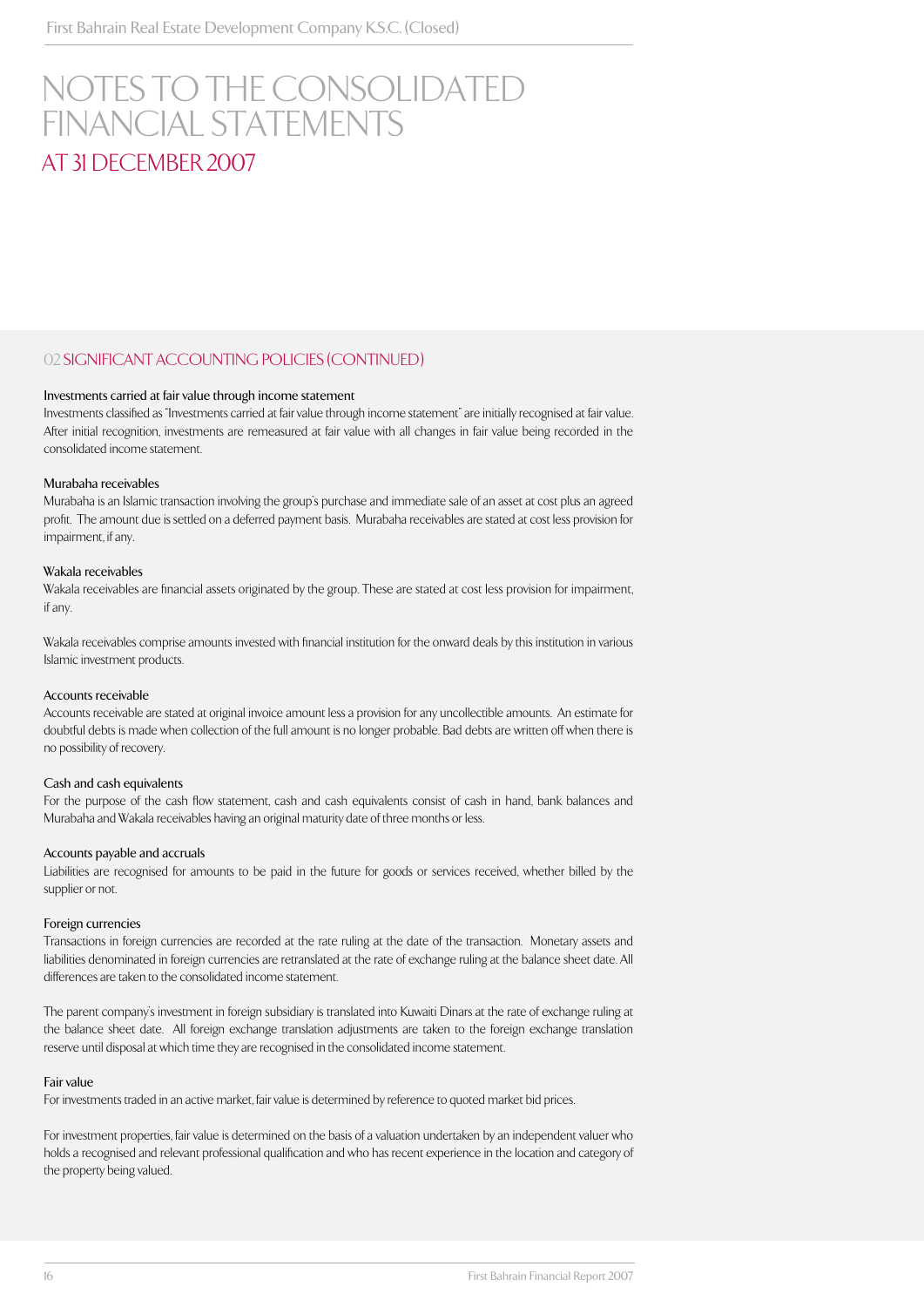# NOTES TO THE CONSOLIDATED FINANCIAL STATEMENTS AT 31 DECEMBER 2007

### 02 SIGNIFICANT ACCOUNTING POLICIES (CONTINUED)

#### **Impairment and uncollectibility of financial assets**

An assessment is made at each balance sheet date to determine whether there is objective evidence that a specific financial asset may be impaired. If such evidence exists, any impairment loss is recognised in the consolidated income statement. Impairment is determined as follows:

- a) For assets carried at fair value, impairment is the difference between cost and fair value, less any impairment loss previous recognised in the consolidated income statement.
- b) For assets carried at cost, impairment is the difference between carrying value and the present value of future cash flows discounted at the current market rate of return for a similar financial asset.

#### **Recognition and derecognition of financial assets and liabilities**

A financial asset or a financial liability is recognised when the group becomes a party to the contractual provisions of the instrument. A financial asset (in whole or in part) is de-recognised when the contractual rights to cash flows from the financial asset expire, the group has transferred substantially all the risks and rewards and when it has neither transferred nor retained substantially all the risks and rewards of ownership or when it no longer has control over the asset or proportion of the asset. A financial liability is de-recognised when the obligation specified in the contract is discharged, cancelled or expired.

#### **Judgements**

In the process of applying the group's accounting policies, management has made the following judgements, apart from those involving estimations, which have the most significant effect in the amounts recognised in the consolidated financial statements:

#### Classification of real estate

Management decides on acquisition of a real estate property whether it should be classified as trading property, property under development or investment property.

The group classifies property as trading property if it is acquired principally for sale in the ordinary course of business.

The group classifies property as property under development if it is acquired or subsequently the intention is changed to construction and development for sale in the ordinary course of business.

The group classifies property as investment property if it is acquired to generate rental income or for capital appreciation, or for undetermined future use.

#### Impairment provision of receivables

An estimate of the collectible amount of receivables is made when collection of the full amount is no longer probable. For individually significant amounts, this estimation is performed on an individual basis. Amounts which are not individually significant, but which are past due, are assessed collectively and a provision applied according to the length of time past due, based on historical recovery rates.

#### Impairment of investments

The group treats investments as impaired when there has been a significant or prolonged decline in the fair value below its cost or where other objective evidence of impairment exists. The determination of what is "significant" or "prolonged" requires considerable judgement.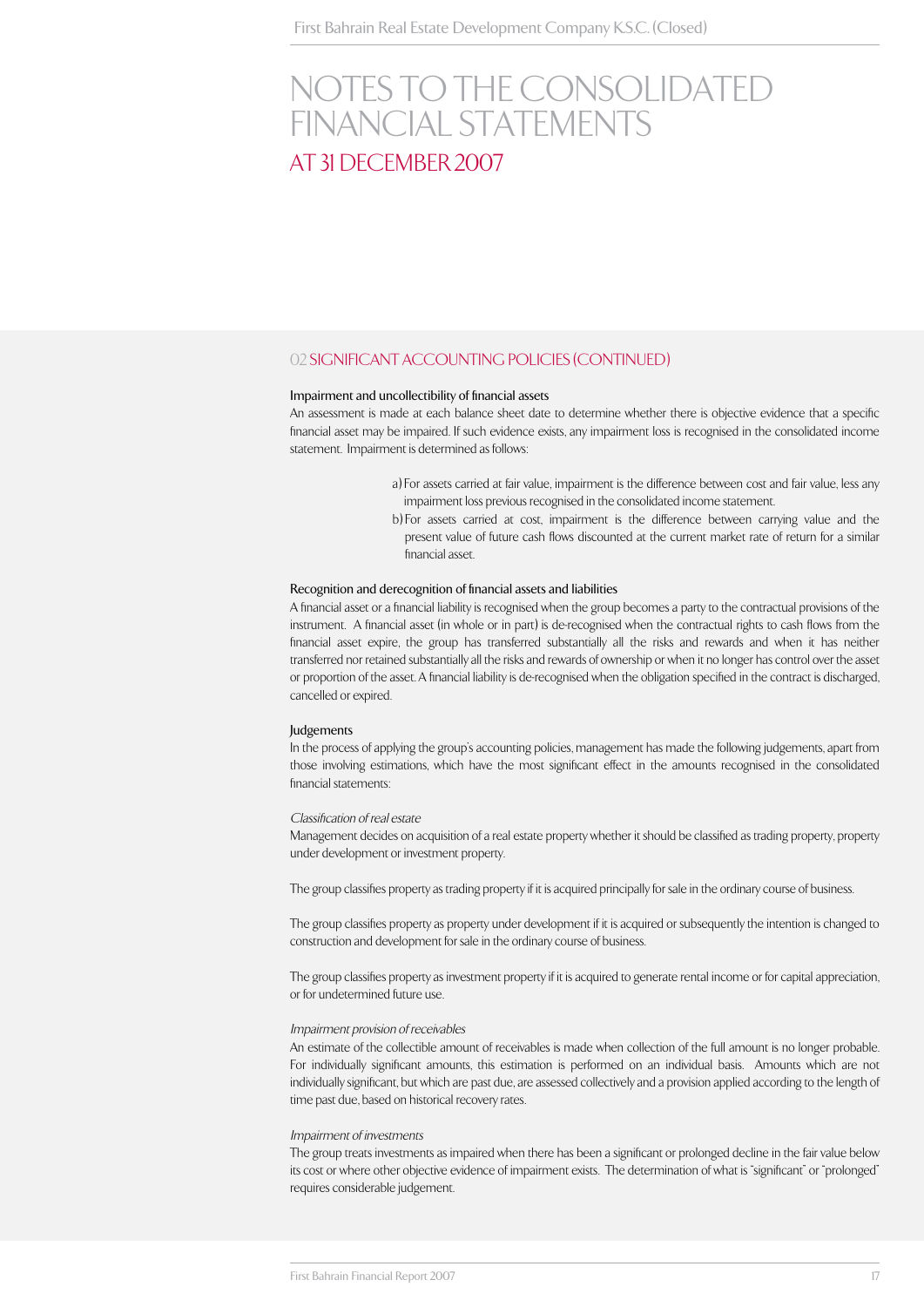### 02 SIGNIFICANT ACCOUNTING POLICIES (continued)

#### **Estimation uncertainty**

The preparation of consolidated financial statements in conformity with International Financial Reporting Standards requires management to make judgements, estimates and assumptions that affect the reported amounts of assets and liabilities and disclosure of contingent assets and liabilities at the date of the consolidated financial statements and the reported amounts of revenues and expenses during the reporting period. Actual results could differ from those estimates. The group has used judgment and estimates principally in, but not limited to, the following:

#### Valuation of properties

Valuation of properties is supported by indicative market prices. Periodically, valuation is carried out by an independent valuer who holds a recognised and relevant professional qualification and who has recent experience in the location and category of the property being valued.

The determination of the fair value of properties requires significant estimation.

# 03 INVESTMENT PROPERTY

|                                                                         | 2007<br>KD   | 2006<br>KD |
|-------------------------------------------------------------------------|--------------|------------|
| Opening balance                                                         | 14,098,061   | 11,102,074 |
| Unrealised gain from remeasurement of investment property at fair value | 1.077.979    | 2,995,987  |
| Transfer to property under development                                  | (13,625,445) |            |
| Sale of investment property                                             | (1,552,699)  |            |
| Foreign exchange translation difference                                 | (27,896)     |            |
|                                                                         |              |            |
| Balance at 31 December                                                  |              | 14.098.061 |

Investment property was sold for KD 3,434,957 during the year, resulting in a gain of KD 1,912,258 (2006: Nil).

### 04 BASIC AND DILUTED EARNINGS PER SHARE

Basic and diluted earnings per share is calculated by dividing the profit for the year attributable to the equity holders of the parent company by the weighted average number of shares outstanding during the period as follows:

|                                                                           | 2007<br>KD    | 2006<br>KD.   |
|---------------------------------------------------------------------------|---------------|---------------|
|                                                                           |               |               |
| Profit for the year attributable to equity holders' of the parent company | 4,853,994     | 3,766,862     |
|                                                                           |               |               |
|                                                                           | <b>Shares</b> | <b>Shares</b> |
| Weighted average number of shares outstanding during the year             | 300.000.000   | 300,000,000   |
| Basic and diluted earnings per share                                      | $16.18$ fils  | $12.56$ fils  |
|                                                                           |               |               |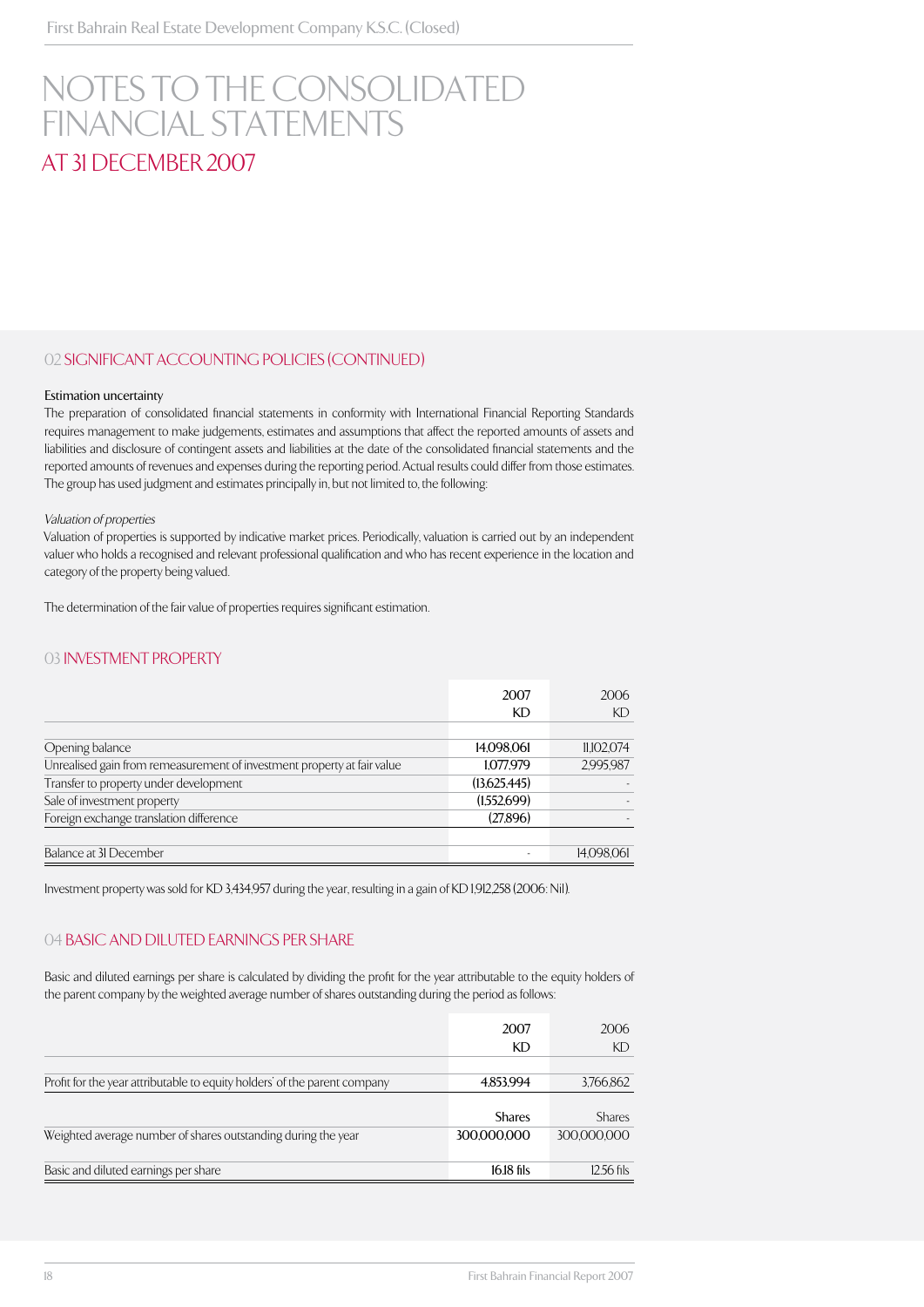### 05 Prepaid Lease Rentals

During the year, the group obtained lease on a land for 50 years from Bahrain International Wharf B.S.C. (BIW) for KD 2,971,357 out of which KD 1,489,906 was paid. During the year, the amortisation of KD 7,654 was capitalised as part of property under development.

# 06 PROPERTY UNDER DEVELOPMENT

|                                   | 2007<br><b>KD</b> | 2006<br>KD |
|-----------------------------------|-------------------|------------|
| Cost                              |                   |            |
| At I January                      | 3,177,594         | 2,856,420  |
| <b>Additions</b>                  | 272.079           | 321.174    |
| Transfer from investment property | 13,625,445        |            |
| Foreign exchange revaluation      | (733,616)         |            |
|                                   |                   |            |
|                                   | 16.341502         | 3.177.594  |

Property under development represents property under development located in Bahrain.

# 07INVESTMENTS CARRIED AT FAIR VALUE THROUGH INCOME STATEMENT

This investment represents investment in unquoted fund, managed by a related party where the net asset value of the fund is considered to be its fair value.

### 08 MURABAHA RECEIVABLES

Murabaha receivables represent balances with financial services institutions having original maturity dates of three months or less. The average profit rate on these balances is 5.8% (2006: Nil) per annum.

### 09 WAKALA RECEIVABLES

Wakala receivables represent transactions with a local financial services institution which is a related party. The average profit rate on these transactions is 7.75% (2006: 7.64%) per annum. Wakala receivables include KD 2,603,147 having an original maturity date of three months.

### 10 ACCOUNTS RECEIVABLES

|                                           | 2007<br>KD | 2006<br>KD |
|-------------------------------------------|------------|------------|
|                                           |            |            |
| Receivable on sale of investment property | 2,700,037  |            |
| Other receivables                         | 95.447     | 70,380     |
|                                           |            |            |
|                                           | 2.795.484  | 70380      |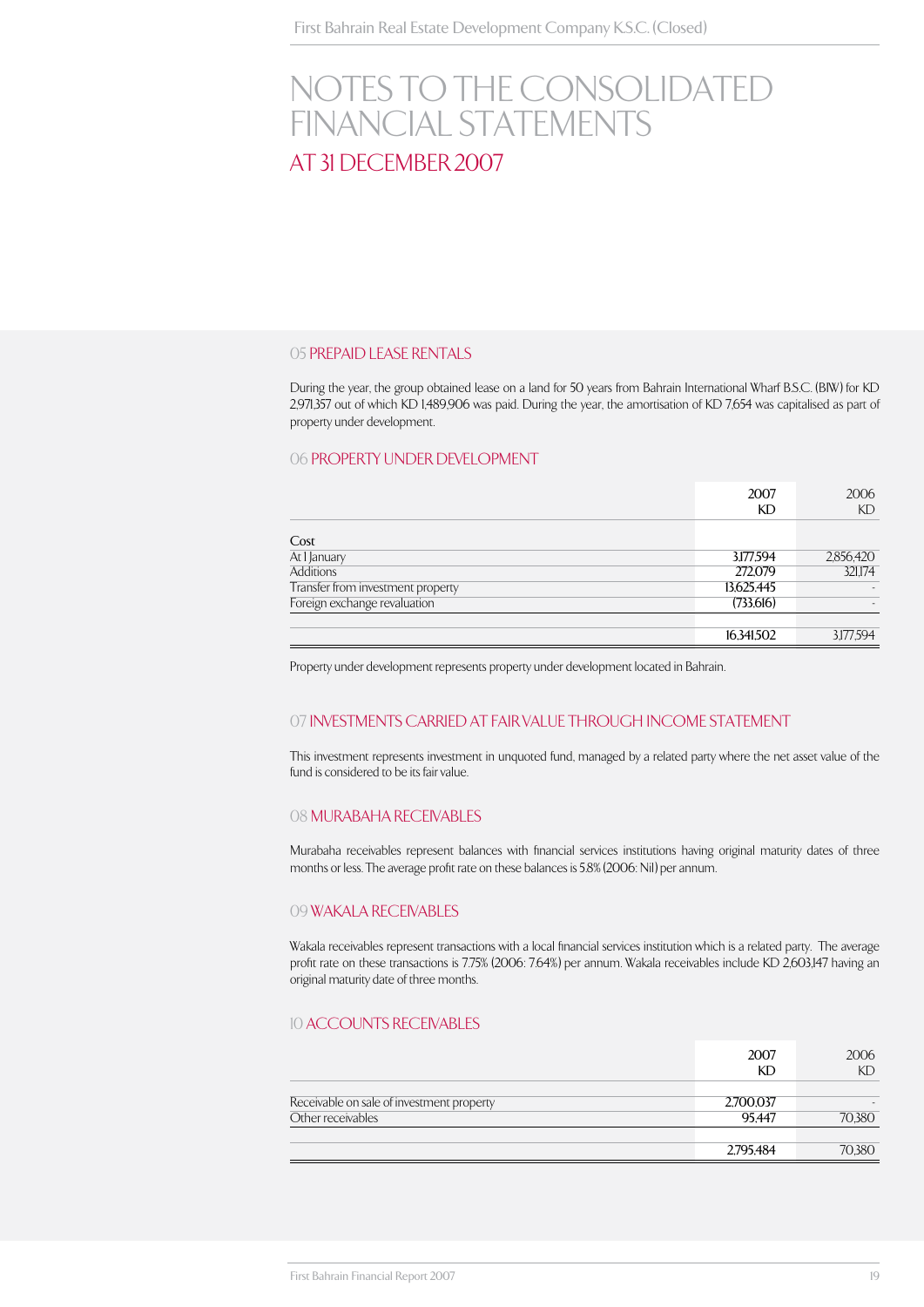# 11 CASH AND CASH EQUIVALENTS

|                               | 2007<br>KD | 2006<br>KD |
|-------------------------------|------------|------------|
|                               |            |            |
| Murabaha receivables (Note 8) | 1,392,225  |            |
| Wakala receivables (Note 9)   | 2,603,147  |            |
| Bank balances and cash        | 850.197    | 2,391,185  |
|                               |            |            |
|                               | 4.845.569  | 2,391,185  |

# 12 SHARE CAPITAL

The authorised, issued and fully paid up capital as of 31 December 2007 comprised of 300,000,000 shares of 100 fils each (2006: 300,000,000 shares of 100 fils each).

# 13 STATUTORY RESERVE

As required by the Commercial Companies Law and the parent company's articles of association, 10% of the profit for the year before contribution to KFAS, Directors' remuneration and Zakat has been transferred to statutory reserve. The parent company may resolve to discontinue such annual transfers when the reserve totals 50% of the issued share capital.

Distribution of the statutory reserve is limited to the amount required to enable the payment of a dividend of 5% of paid up share capital to be made in years when retained earnings are not sufficient for the payment of a dividend of that amount.

# 14 RELATED PARTIES TRANSACTIONS

These represent transactions with related parties i.e. shareholders, directors, senior management and entities controlled, jointly controlled or significantly influenced by such parties. The terms of these transactions are approved by the parent company's management.

| 2007       | 2006       |
|------------|------------|
| KD         | KD         |
|            |            |
|            |            |
| 10.671.761 | 11,053,507 |
| 731.619    | 2,270,728  |
|            | 163299     |
|            |            |
|            |            |
|            | 130.238    |
| 766.718    | 991.467    |
|            |            |
|            |            |
| 257.131    | 23,010     |
| 2.400      | 2.400      |
|            |            |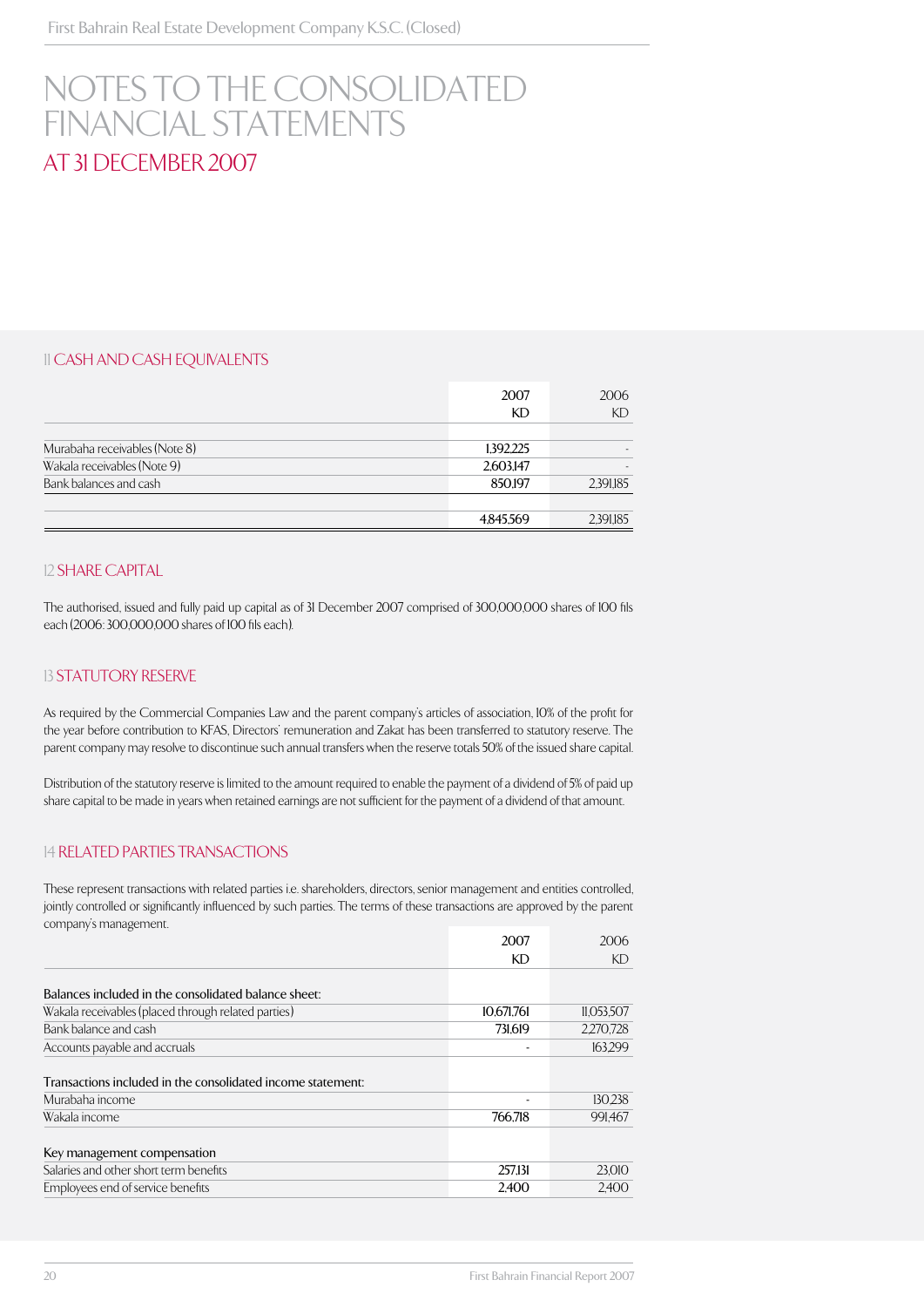# 15 SEGMENT INFORMATION

The Group's activities are in two primary areas, real estate and non-real estate. The majority of the Group's real estate properties are located in Bahrain.

|                             | <b>Real Estate</b> | Non-Real Estate |            |
|-----------------------------|--------------------|-----------------|------------|
|                             | Investments        | Investments     | Total      |
| Year ended 31 December 2007 | KD                 | KD              | <b>KD</b>  |
|                             |                    |                 |            |
| Segment operating revenues  | 2,990.237          | 2,510,609       | 5,500,846  |
|                             |                    |                 |            |
| Segment results             | 2,453,958          | 2,510,609       | 4,964,567  |
|                             |                    |                 |            |
| Other income                |                    |                 | 12,259     |
| Unallocated expenses        |                    |                 | (122, 832) |
|                             |                    |                 |            |
| Profit for the year         |                    |                 | 4,853,994  |
|                             |                    |                 |            |
| As at 31 December 2007      |                    |                 |            |
| Assets and liabilities      |                    |                 |            |
| Segment assets              | 21,670,078         | 19,531,877      | 41,201,955 |
|                             |                    |                 |            |
| Segment liabilities         | 437.704            |                 | 437,704    |
|                             |                    |                 |            |

| Year ended 31 December 2006 | <b>Real Estate</b><br>Investments<br>KD | Non-Real Estate<br>Investments<br>KD | Total<br><b>KD</b> |
|-----------------------------|-----------------------------------------|--------------------------------------|--------------------|
|                             |                                         |                                      |                    |
| Segment operating revenues  | 2,995,987                               | 932.310                              | 3,928,297          |
| Segment results             | 2,923,757                               | 932,310                              | 3,856,067          |
| Unallocated expenses        |                                         |                                      | (89,205)           |
| Profit for the year         |                                         |                                      | 3,766,862          |
| As at 31 December 2006      |                                         |                                      |                    |
| Assets and liabilities      |                                         |                                      |                    |
| Segment assets              | 19.738,420                              | 17,328,785                           | 37,067,205         |
|                             |                                         |                                      |                    |
| Segment liabilities         | 294254                                  |                                      | 294254             |

# 16 COMMITMENTS

At 31 December 2007, the group had commitments in respect of construction and development of property amounting to KD 457,724 (2006: KD 688,500) and future minimum rentals payable under non-cancellable operating leases, falling due not later than one year, of KD 1,442,174 (2006: Nil).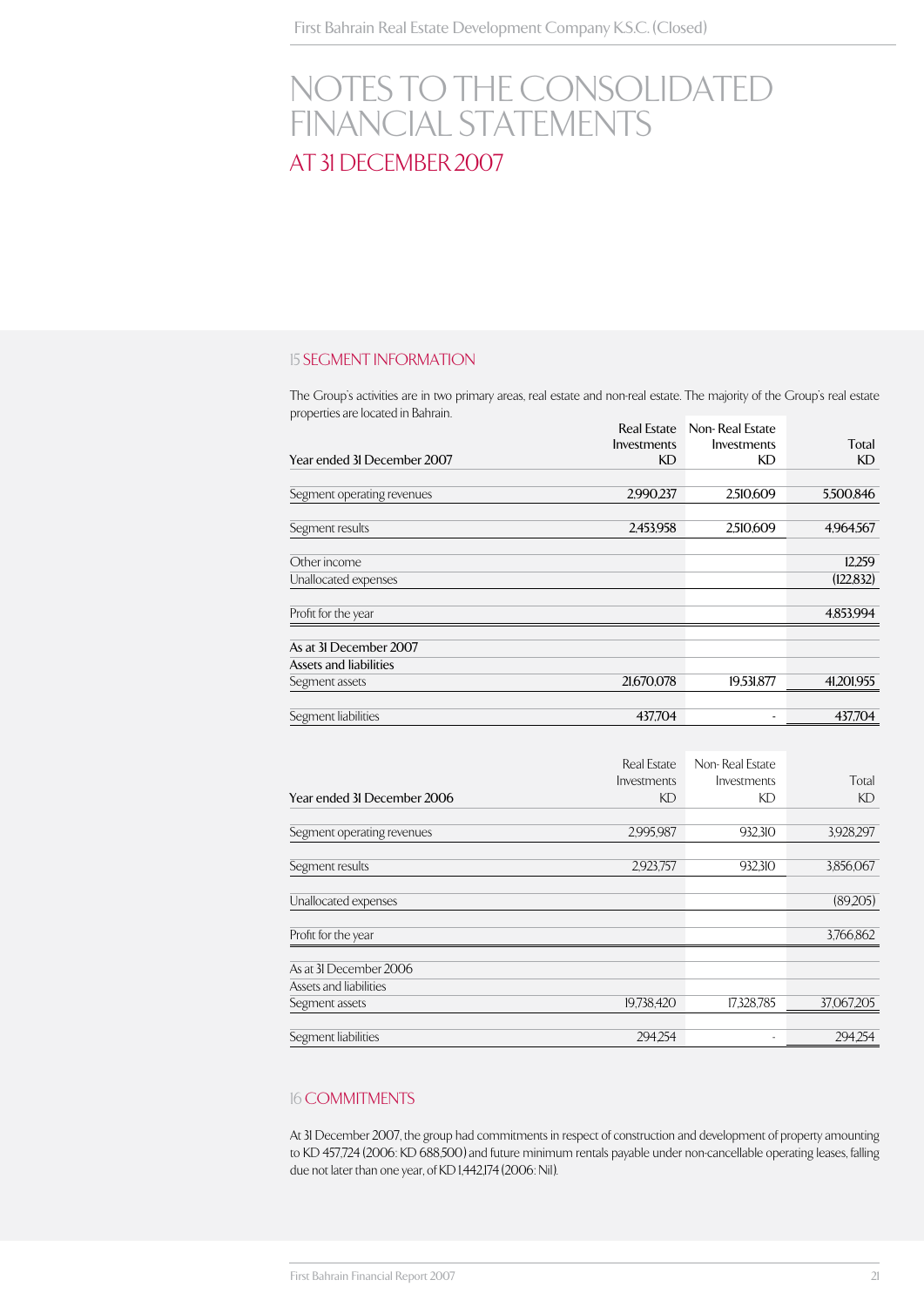### 17 FAIR VALUE OF FINANCIAL INSTRUMENTS

Financial instruments comprise of financial assets and financial liabilities.

Financial assets consist of investments carried at fair value through income statement, murabaha receivables, wakala receivables, accounts receivable and cash and bank balances. Financial liabilities consist of accounts payable and accruals. Fair values of all financial instruments, are not materially different from their carrying values.

Fair value of all the financial assets carried at fair value through income statement is based on quoted market price.

For financial assets that are liquid or having a short term contractual maturity (less than three months) it is assumed that the carrying amounts approximate to their fair value.

## 18 RISK MANAGEMENT

Risk is inherent in the group's activities but it is managed through a process of ongoing identification, measurement and monitoring, subject to risk limits and other controls. This process of risk management is critical to the group's continuing profitability and each individual within the group is accountable for the risk exposures relating to his or her responsibilities. The group is exposed to credit risk, liquidity risk and market risk, the latter comprises of interest risk, foreign currency risk and equity price risk. The independent risk control process does not include business risks such as changes in the environment technology and industry. They are monitored through the group's strategic planning process.

### 18.1 Credit risk

Credit risk is the risk that one party to a financial instrument will fail to discharge an obligation and cause the other party to incur a financial loss. The group is exposed to credit risk on murabaha receivables, wakala receivables, receivable for sale of investment property and bank balances. The maximum exposure to credit risk is the carrying amount as disclosed at the balance sheet date.

The group has policies and procedures in place to limit the amount of credit exposure to any counter party and to monitor the collection of receivables on an ongoing basis. The group limits its credit risk with regard to murabaha and wakala receivables and bank balances by only dealing with reputable financial institutions and banks.

The group's policy is to transfer ownership of investment property only after receipt of amount in full.

# 18.2 Liquidity risk

Liquidity risk is the risk that the group will encounter difficulty in raising funds to meet commitments associated with financial instruments. Liquidity risk is managed by the finance department of the group. To manage this risk, the group periodically invests in bank deposits or other investments that are readily realisable. The maturity profile is monitored by management to ensure adequate liquidity is maintained.

The contractual undiscounted repayment obligation of the groups liabilities as at 31 December 2007 amount to KD 437,704 (2006: KD294,254)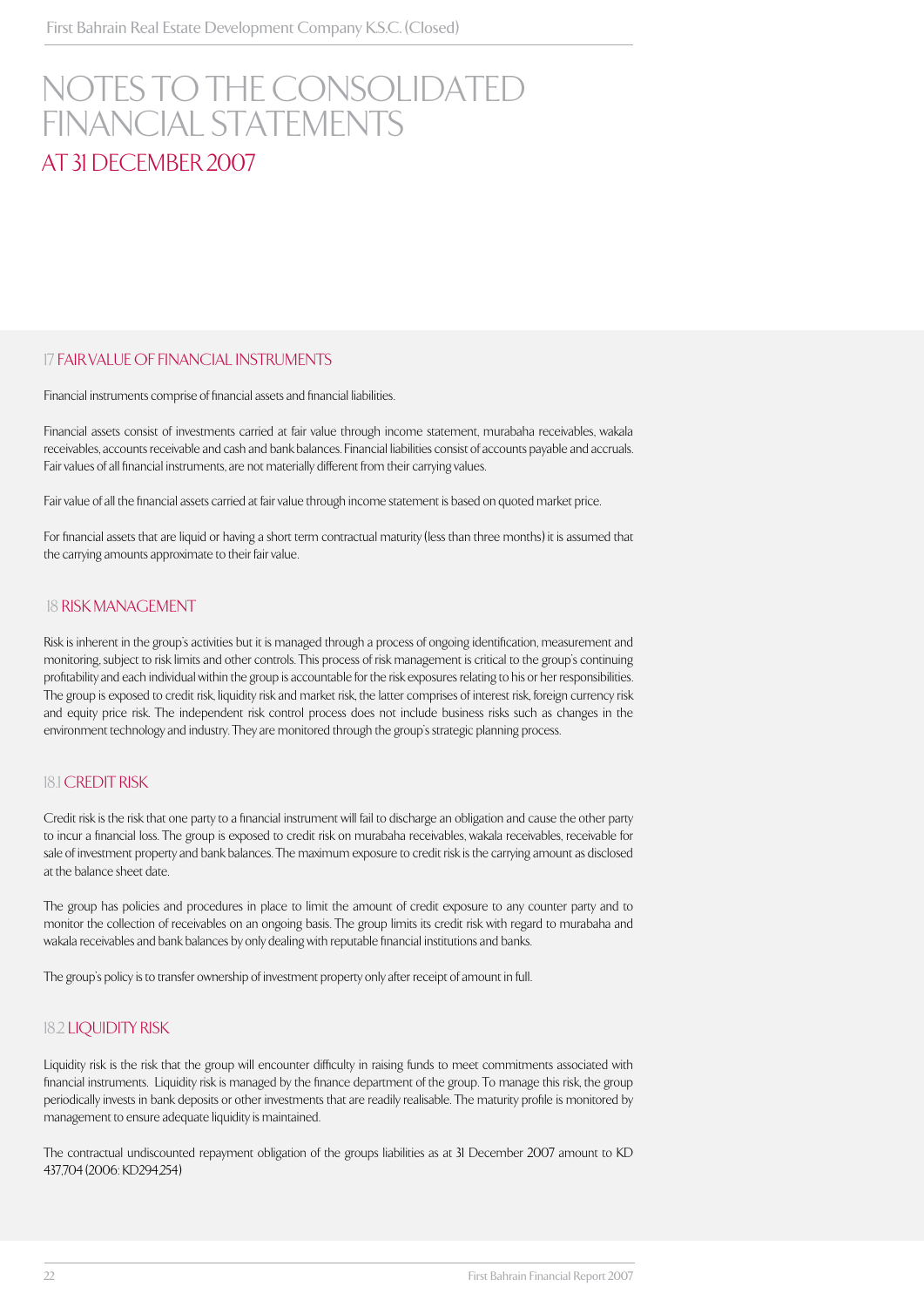# NOTES TO THE CONSOLIDATED FINANCIAL STATEMENTS AT 31 DECEMBER 2007

### 18.3 MARKET Risk

Market risk is the risk that the value of an asset will fluctuate as a result of changes in market variables such as interest rates, foreign exchange rates, and equity prices, whether those changes are caused by factors specific to the individual investment or its issuer or factors affecting all investments traded in the market.

Market risk is managed on the basis of pre-determined asset allocations across various asset categories, diversification of assets in terms of geographical distribution and industry concentration, a continuous appraisal of market conditions and trends and management's estimate of long and short term changes in fair value.

### 18.3.1 Interest rate risk

Interest rate risk arises from the possibility that changes in interest rates will affect future profitability or the fair values of financial instruments. Interest rate risk is managed by the finance department of the group.

The group is not exposed to interest rate risk as its interest bearing assets (murabaha and wakala receivables) carry interest at fixed rates.

### 18.3.2 Foreign currency risk

Currency risk is the risk that the value of a financial instrument will fluctuate due to changes in foreign exchange rates.

Currency risk is managed by the finance department of the group on the basis of continuous assessment of the group's open positions and current and expected exchange rate movements.

The group is a Kuwaiti entity with Kuwaiti Dinar as its functional currency.

The group had the significant net exposures, denominated in foreign currencies:

|                   | 2007<br>KD 000<br>Equivalent<br>Long (Short) | 2006<br><b>KD000</b><br>Equivalent<br>Long (Short) |
|-------------------|----------------------------------------------|----------------------------------------------------|
|                   |                                              |                                                    |
| <b>BD</b>         | 4,087,875                                    | 36,166                                             |
| <b>US Dollars</b> | 1,723,465                                    | 375,951                                            |

The effect on profit for the year and on equity, as a result of change in currency rate, with all other variables held constant is shown below:

|            |               | 2007                       |                               |               | 2006                       |                               |
|------------|---------------|----------------------------|-------------------------------|---------------|----------------------------|-------------------------------|
|            |               | Change in Effect on profit |                               |               | Change in Effect on profit |                               |
|            | currency rate |                            | for the year Effect on equity | currency rate |                            | for the year Effect on equity |
| Currency   | in $%$        | in $KD$                    | in KD                         | in $%$        | in $KD$                    | in $KD$                       |
|            |               |                            |                               |               |                            |                               |
| <b>BD</b>  | $+3%$         | 23.021                     | 99.615                        | $+3%$         |                            | 1.085                         |
| <b>USD</b> | $+3%$         | 51.704                     |                               | $+3\%$        | 11.279                     | $\overline{\phantom{a}}$      |